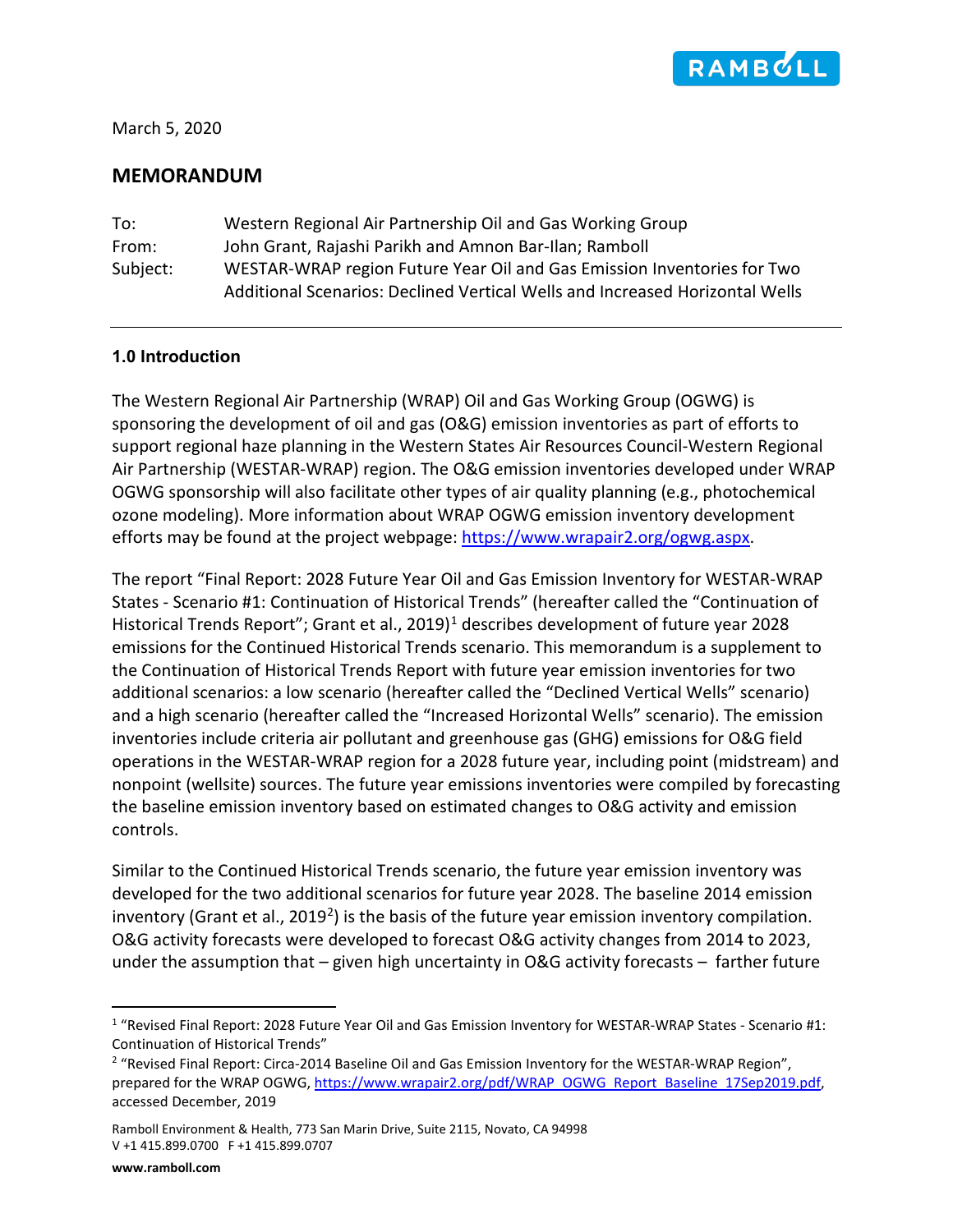

year O&G activity forecasts to 2028 are not expected to be more predictive of 2028 O&G activity compared to 2023 O&G activity forecasts. O&G activity was therefore held constant from 2023-2028 because of high uncertainty in forecasting farther than 9 years.

The Declined Vertical Wells scenario represents a scenario in which legacy vertical wells are retired more quickly than estimated under the Continued Historical Trends scenario and activity for horizontal wells remains unchanged from the Continued Historical Trends scenario. O&G activity decreases for this scenario target those basins with substantial legacy vertical wells.

The Increased Horizontal Wells scenario represents a scenario in which horizontal well activity increases at a higher rate than estimated under the Continued Historical Trends scenario and the activity for vertical wells remains unchanged from the Continued Historical Trends scenario. O&G activity increases for this scenario target basins for which substantial increases to horizontal O&G activity was forecast under the Continued Historical Trends scenario.

Colorado Department of Public Health (CDPHE) staff provided emissions were incorporated into the emission inventory developed for the Continuation of Historical Trends Report. CDPHE chose not to provide emissions for the Declined Vertical Wells or Increased Horizontal Wells scenarios; therefore, Colorado emissions are not included in this memorandum.

# **2.0 Future Year O&G Activity Forecasts**

O&G activity forecasts were developed for all basins in the WESTAR-WRAP region outside of Alaska by basin, well type, and spud type for each scenario as described below. These two additional scenarios represent potential departures from the "Continued Historical Trends" scenario in an attempt to develop low and high O&G activity scenarios for the WESTAR-WRAP region.

### • **Declined Vertical Wells**

- o Horizontal/directional spud type: no change from Continued Historical Trends scenario.
- o Vertical spud type:
	- If the Continued Historical Trends scenario 2014 to 2023 O&G activity growth factor is greater than one, then future year O&G activity was set equal to 2014 O&G activity levels.
	- **If the Continued Historical Trends scenario growth factor is less than one,** then the Continued Historical Trends scenario O&G activity declines were doubled. For example, a Continued Historical Trends scenario decline in active oil well count of 500 wells from 2014 to 2023 would be set to 1000 wells under the Declined Vertical Wells scenario.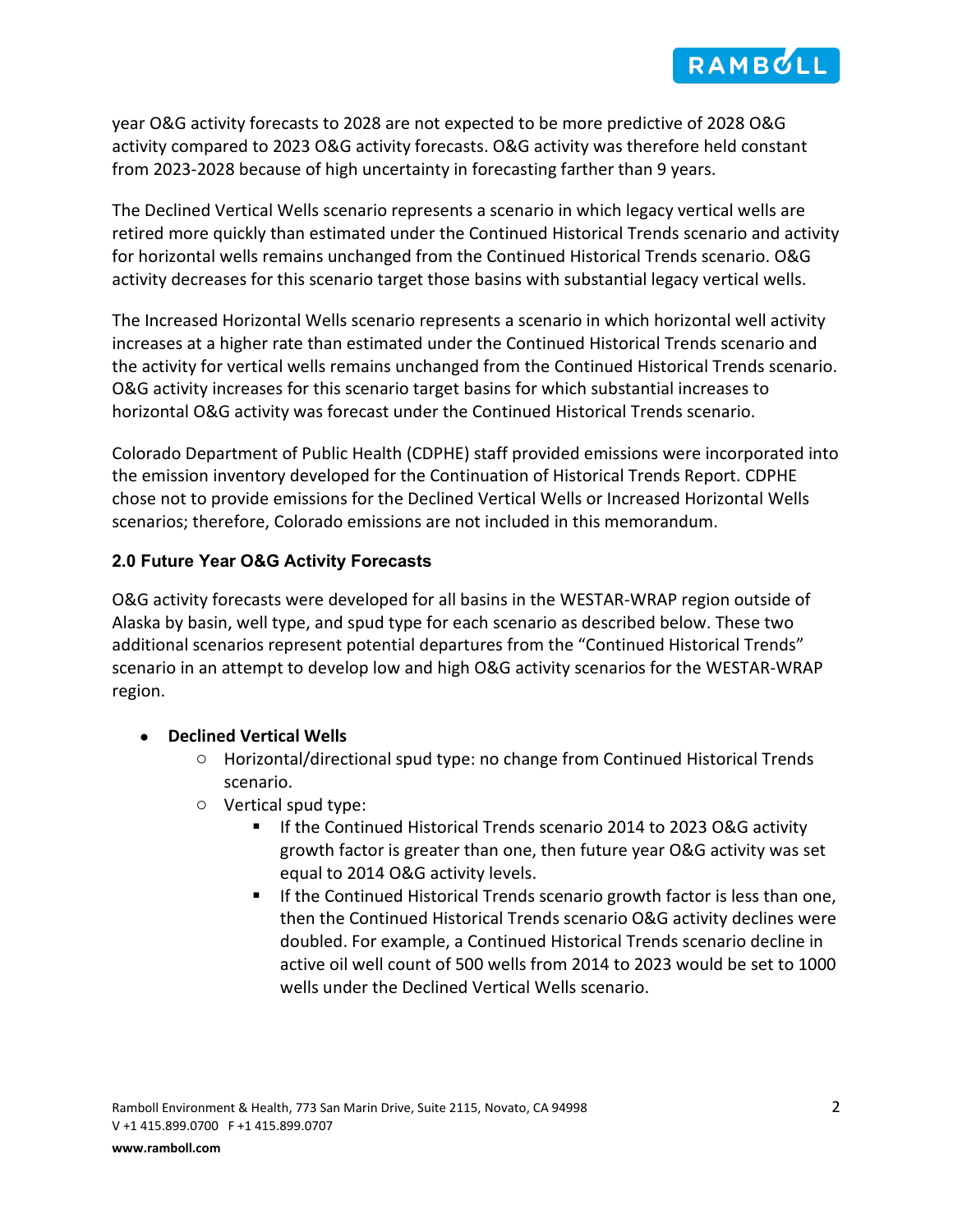

#### • **Increased Horizontal Wells**

- o Vertical spud type no change from Continued Historical Trends scenario.
- o Horizontal/directional spud type for well count, oil production and gas production O&G activity forecasts:
	- **If the Continued Historical Trends scenario growth factor is greater than** 1.2, then Continued Historical Trends scenario activity increases from 2014 to 2023 were increased by 50%. For example, if the active oil well counts increased 1000 to 1500 wells (500 added wells) from 2014 to 2023 under the Continued Historical Trends scenario, under the Increased Horizontal Wells scenario, the active oil well count increase would be set to 750 wells.
	- If the Continued Historical Trends scenario growth factor was between 1.0 and 1.2, then the Continued Historical Trends scenario activity increases from 2014 to 2023 were increased by 20%. For example, if the active oil well counts increased from 500 to 550 wells (50 added wells) from 2014 to 2023 under the Continued Historical Trends scenario, under the Increased Horizontal Wells, the active oil well count increase would be set to 60 wells.
	- If the Continued Historical Trends scenario growth factor was between 0.8 and 1.0, then the Continued Historical Trends scenario activity decreases 20% less from the Continued Historical Trend scenario. For example, if the active oil well counts decreased from 300 to 200 wells (100 wells decline) from 2014 to 2023 under the Continued Historical Trends scenario, under the Increased Horizontal Wells scenario, the active oil well count decline would be set to 80 wells.
- $\circ$  Horizontal/directional spud type for spuds (drilling) O&G activity forecast:
	- **S** Spuds forecasts for Denver (WY), Powder River (WY and MT) and Permian (NM) basins were based on data provided by National Park Service staff as part of comments on the draft Continued Historical Trends report. NPS provided spuds data from 2014 to 2018 or 2019 for these basins (data source Enverus DrillingInfo rig analytics). Growth estimates were set based on change in spuds from 2014 to the most recent year of spuds data provided. Growth factors developed based on data submitted by the National Park Service are greater than estimates developed based on the criteria described in the points above.
	- Spud forecasts for all other basins were tiered to changes in Continued Historical Trends scenario horizontal active well counts. If the ratio of Continued Historical Trends scenario future year to base year horizontal active well counts 1) is greater than 1.2, then Continued Historical Trends scenario horizontal spuds were increased by 50% for the Increased Horizontal Wells scenario, 2) is between 0.8 and 1.2, then Continued Historical Trends scenario horizontal spuds were increased by 20% for the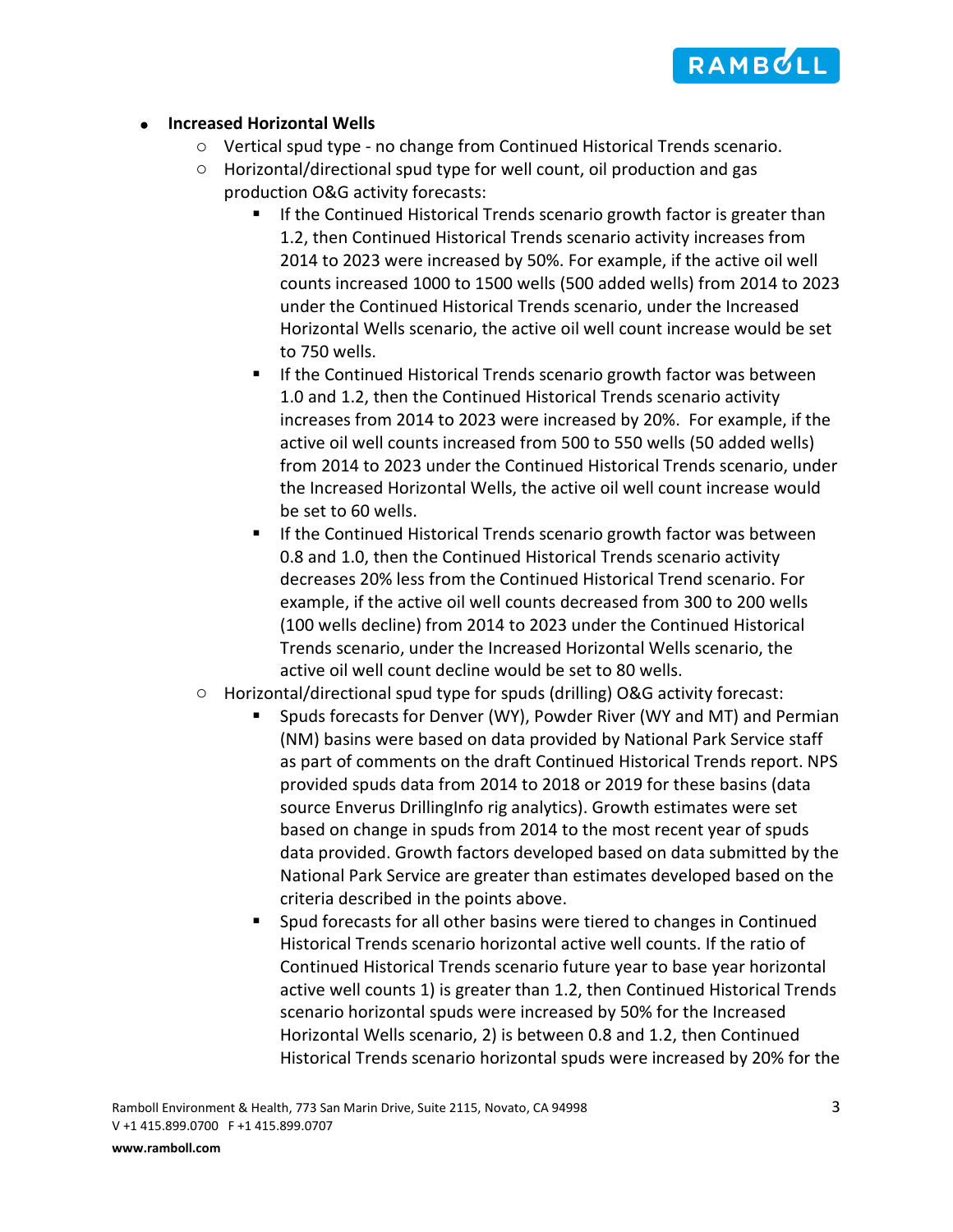

Increased Horizontal Wells scenario, or 3) is less than 0.8, then Continued Historical Trends scenario horizontal spuds were set equal to Continued Historical Trends scenario horizontal spuds.

O&G activity forecast methodology for Alaska is described below.

- **Declined Vertical Wells:** The same production forecast<sup>[3](#page-3-0)</sup> that was used to estimate O&G activity change for the Continued Historical Trends scenario was used to estimate O&G activity change for the Declined Vertical Wells scenario. No production was assumed from projects designated as "under evaluation" because O&G development under these projects is uncertain based on forecasts of schedule, economic factors, and production profiles. A lower bound for future year production of 300,000 barrels per day was assumed which corresponds to a 45% decrease in oil production compared to base year 2014.
- **Increased Horizontal Wells:** Scenario A forecasts from the 2017 Alaska Department of Natural Report<sup>[4](#page-3-1)</sup> include O&G production forecasts of speculative projects. Future year production was conservatively assumed at Scenario A 2028 levels of 700,000 barrels per day which yields a 28% increase in oil production compared to base year 2014.

Forecast methodology applied to each basin is provided in Attachment Tables A1 to A4.

Figures 1 to 4 show base year and forecast activity for each scenario for each O&G activity parameter. For the Increased Horizontal Wells scenario, the most substantial O&G activity increases compared to the Continued Historical Trends scenario are in the Williston and Permian basins. For the Decreased Vertical Wells scenario, there are substantial O&G activity decreases compared to the Continued Historical Trends scenario for those basins with substantial O&G activity from legacy vertical wells: Permian, San Juan, Green River, Powder River, and Uinta basins.

<span id="page-3-0"></span><sup>&</sup>lt;sup>3</sup> "Fall 2018 Production Forecast: House Finance Committee",

<span id="page-3-1"></span>[http://www.akleg.gov/basis/get\\_documents.asp?session=31&docid=11246,](http://www.akleg.gov/basis/get_documents.asp?session=31&docid=11246) accessed August 2019 4<br><sup>4</sup> "Alaska's 10-Year Oil Production Outlook and Potential Future Developments",

[http://dog.dnr.alaska.gov/Documents/ResourceEvaluation/20170209-ForecastAndScenariosReport.pdf,](http://dog.dnr.alaska.gov/Documents/ResourceEvaluation/20170209-ForecastAndScenariosReport.pdf) accessed December 2019

Ramboll Environment & Health, 773 San Marin Drive, Suite 2115, Novato, CA 94998 4 V +1 415.899.0700 F +1 415.899.0707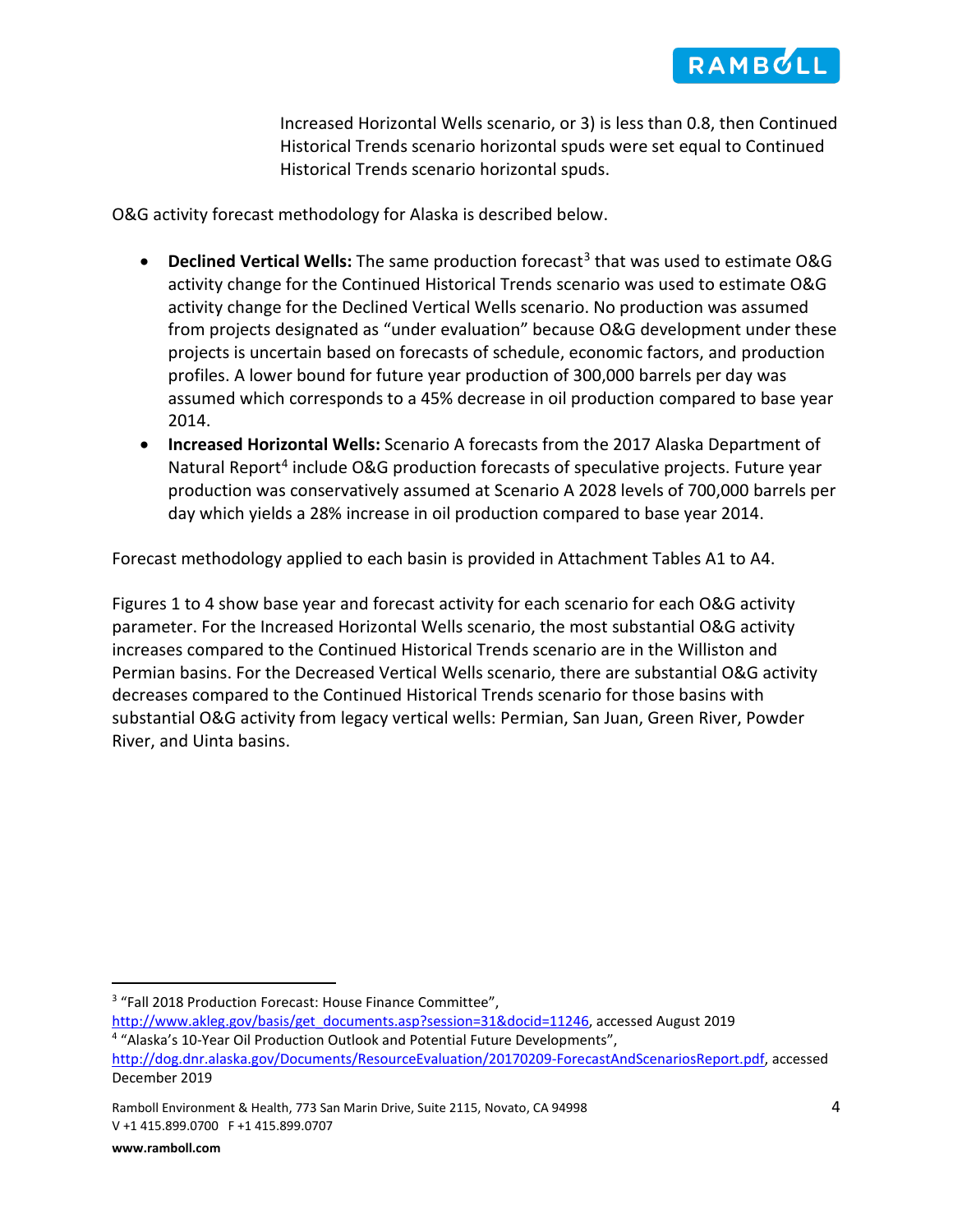







**Figure 2. 2014 historical and 2023 forecast active well counts under each scenario.**

Ramboll Environment & Health, 773 San Marin Drive, Suite 2115, Novato, CA 94998 5 V +1 415.899.0700 F +1 415.899.0707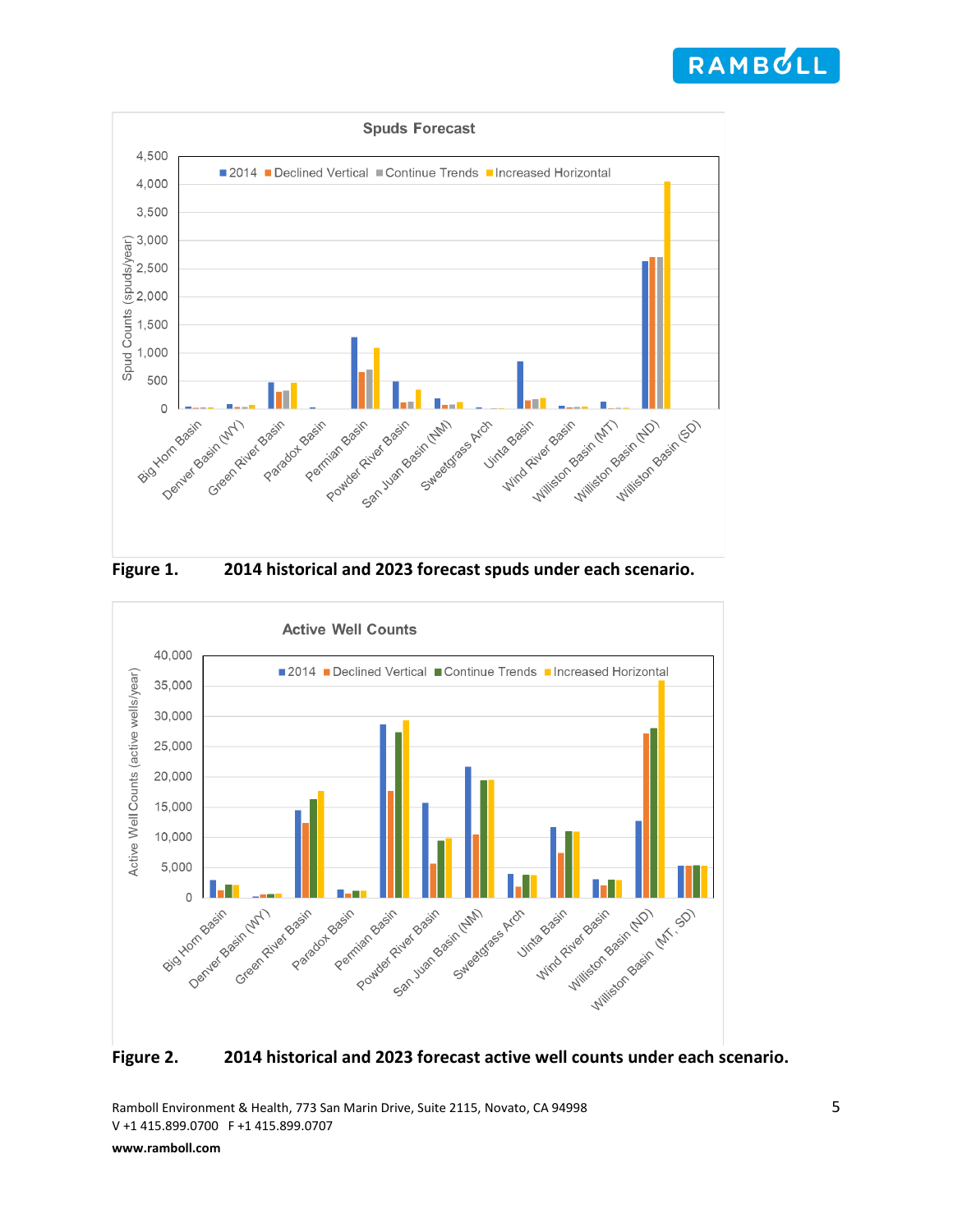







**Figure 4. 2014 historical and 2023 forecast oil production under each scenario.**

Ramboll Environment & Health, 773 San Marin Drive, Suite 2115, Novato, CA 94998 6 V +1 415.899.0700 F +1 415.899.0707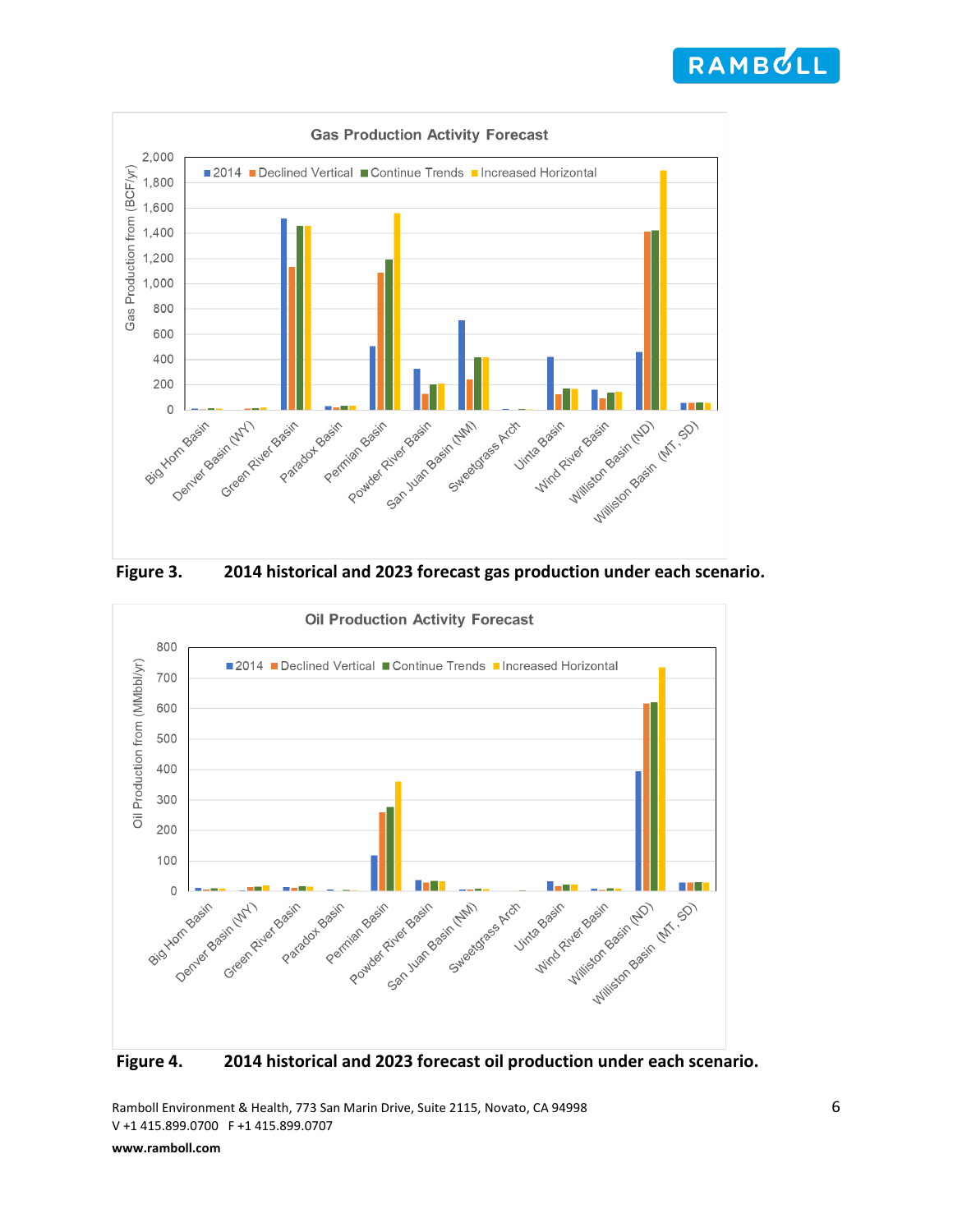

### **2.1 O&G Activity Scaling Factor Development**

For each scenario, the 2028 to 2014 ratio of each O&G activity metric by well type (summed over spud types) comprise the emission forecast scaling factors as shown in Equation 1.

$$
f_{i,} = \frac{W_{i,2028}}{W_{i,2014}}
$$
 (Equation 1)

where:

*fi* is the scaling factor for parameter *i* (oil production, gas production, active well count, and spud count)

*W*i,2014 is the historical value of parameter *i* in 2014

*W*i,2028 is the forecast value of parameter *i* in 2028

The O&G activity scaling factor associated with each emission source category is shown in Table  $1<sup>5</sup>$ . The baseline inventory emissions were available for most wellsite categories by well type, but not by spud type. Therefore, factors by well type aggregated across spud type were used to scale the baseline inventory to the future year (see Table 2). Attachment Table A5 includes additional details on forecasts by spud type and well type that are the basis of the scaling factors presented in Table 2.

| <b>Forecast O&amp;G Activity</b><br><b>Surrogate</b> | <b>Emission Source Category</b>                       |
|------------------------------------------------------|-------------------------------------------------------|
|                                                      | Refracing                                             |
|                                                      | <b>Water Pump Engines</b>                             |
|                                                      | <b>Well Venting</b>                                   |
|                                                      | Wellhead Engines (e.g., compressors, artificial lift) |
|                                                      | Workover rigs                                         |
| <b>Active Well Count</b>                             | <b>Blowdowns</b>                                      |
|                                                      | <b>Heaters</b>                                        |
|                                                      | <b>Fugitive Leaks</b>                                 |
|                                                      | <b>Pneumatic Devices</b>                              |
|                                                      | <b>Pneumatic Pumps</b>                                |
|                                                      | <b>Well Venting</b>                                   |
|                                                      | Recompletions                                         |
|                                                      | <b>Midstream Sources</b>                              |
| Gas Production (i.e.,                                | <b>Produced Water Tanks</b>                           |
| total, primary,<br>associated, CBM)                  | Dehydrators                                           |
|                                                      | <b>Casinghead Gas</b>                                 |

## **Table 1. Scaling parameter by O&G source category.**

<span id="page-6-0"></span><sup>5</sup> 2014 base year O&G activity estimates are summarized in the 2014 oil and gas activity spreadsheet at [https://www.wrapair2.org/pdf/WESTAR\\_OG\\_Activity\\_10Aug2018\\_distributed.xlsm](https://www.wrapair2.org/pdf/WESTAR_OG_Activity_10Aug2018_distributed.xlsm)

Ramboll Environment & Health, 773 San Marin Drive, Suite 2115, Novato, CA 94998 7 V +1 415.899.0700 F +1 415.899.0707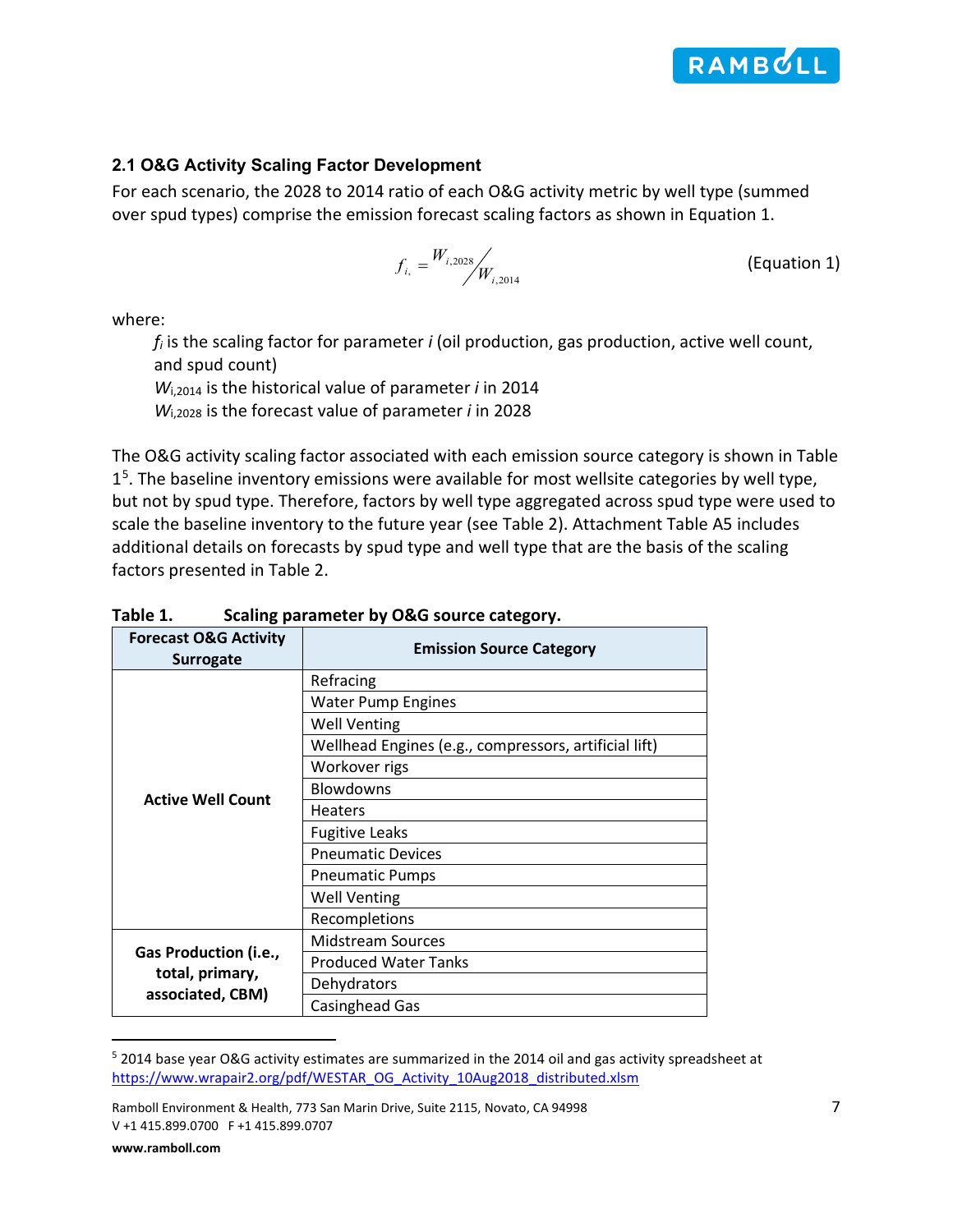

| <b>Forecast O&amp;G Activity</b><br><b>Surrogate</b> | <b>Emission Source Category</b>     |  |  |  |  |  |
|------------------------------------------------------|-------------------------------------|--|--|--|--|--|
| <b>Liquid Hydrocarbon</b>                            | Oil Tanks                           |  |  |  |  |  |
| Production (i.e., oil,                               | <b>Condensate Tanks</b>             |  |  |  |  |  |
| condensate)                                          | <b>Tank Truck/Railcar Loading</b>   |  |  |  |  |  |
|                                                      | Completions                         |  |  |  |  |  |
|                                                      | <b>Drill Rigs</b>                   |  |  |  |  |  |
| <b>Spud Count</b>                                    | <b>Hydraulic Fracturing Engines</b> |  |  |  |  |  |
|                                                      | <b>Mud Degassing</b>                |  |  |  |  |  |

# **Table 2. Summary of 2028 to 2014 scaling ratio by O&G activity metric and basin.**

|                        | <b>Well Type</b>      |                          |                          |                               |      |                          |                          |                          |  |
|------------------------|-----------------------|--------------------------|--------------------------|-------------------------------|------|--------------------------|--------------------------|--------------------------|--|
| <b>Activity Metric</b> |                       | <b>Low Scenario</b>      |                          |                               |      |                          | <b>High Scenario</b>     |                          |  |
|                        | All                   | <b>CBM</b>               | Gas                      | Oil                           | All  | <b>CBM</b>               | Gas                      | Oil                      |  |
| Alaska (All Basins)    |                       |                          |                          |                               |      |                          |                          |                          |  |
| Oil Production         |                       | 0.55                     |                          |                               |      |                          | 1.28                     |                          |  |
|                        | <b>Big Horn Basin</b> |                          |                          |                               |      |                          |                          |                          |  |
| <b>Gas Production</b>  | 0.48                  | --                       | 0.25                     | 0.60                          | 0.82 | --                       | 0.49                     | 0.99                     |  |
| Oil Production         | 0.45                  | --                       | 0.44                     | 0.45                          | 0.71 | --                       | 0.78                     | 0.71                     |  |
| Spud Count             | 0.47                  | $-$                      |                          |                               | 0.71 | --                       |                          |                          |  |
| <b>Well Count</b>      | 0.43                  | --                       | 0.44                     | 0.42                          | 0.72 | --                       | 0.80                     | 0.71                     |  |
|                        |                       |                          |                          | <b>Denver Basin (WY Only)</b> |      |                          |                          |                          |  |
| <b>Gas Production</b>  | 5.15                  | --                       | --                       | 5.15                          | 7.24 | --                       | $-$                      | 7.24                     |  |
| Oil Production         | 3.95                  | --                       | --                       | 3.95                          | 5.49 | --                       | --                       | 5.49                     |  |
| Spud Count             | 0.43                  | --                       | --                       | $\overline{\phantom{a}}$      | 0.83 | $-$                      | $\overline{\phantom{a}}$ |                          |  |
| <b>Well Count</b>      | 2.11                  | --                       | $\overline{\phantom{a}}$ | 2.11                          | 2.93 | --                       | $\overline{\phantom{a}}$ | 2.93                     |  |
|                        |                       |                          |                          | <b>Green River Basin</b>      |      |                          |                          |                          |  |
| <b>Gas Production</b>  | 0.75                  | 0.34                     | 0.75                     | 0.76                          | 0.96 | 0.64                     | 0.96                     | 0.99                     |  |
| Oil Production         | 0.79                  | $\overline{\phantom{a}}$ | 0.87                     | 0.64                          | 1.01 | $\overline{a}$           | 1.03                     | 0.99                     |  |
| Spud Count             | 0.64                  | $-$                      | $-$                      | $\overline{\phantom{a}}$      | 0.98 |                          |                          | $-$                      |  |
| <b>Well Count</b>      | 0.85                  | 0.33                     | 0.90                     | 0.51                          | 1.22 | 0.64                     | 1.26                     | 0.88                     |  |
|                        |                       |                          |                          | <b>Paradox Basin</b>          |      |                          |                          |                          |  |
| <b>Gas Production</b>  | 0.70                  | 0.96                     | 0.64                     | 0.56                          | 1.08 | 1.48                     | 0.93                     | 0.97                     |  |
| Oil Production         | 0.39                  | $-$                      | 0.14                     | 0.40                          | 0.61 | $-$                      | 0.24                     | 0.61                     |  |
| Spud Count             | 0.14                  | $-$                      | $-$                      | $-$                           | 0.20 | $-$                      | $-$                      | $\overline{\phantom{a}}$ |  |
| <b>Well Count</b>      | 0.48                  | 0.52                     | 0.60                     | 0.39                          | 0.81 | 0.99                     | 0.97                     | 0.65                     |  |
|                        |                       |                          |                          | <b>Permian Basin</b>          |      |                          |                          |                          |  |
| <b>Gas Production</b>  | 2.14                  | --                       | 2.65                     | 1.98                          | 3.07 | $-$                      | 4.01                     | 2.77                     |  |
| Oil Production         | 2.19                  | --                       | 17.00                    | 1.82                          | 3.04 | $\overline{\phantom{a}}$ | 25.34                    | 2.49                     |  |
| Spud Count             | 0.52                  | --                       |                          |                               | 0.85 | --                       |                          |                          |  |
| <b>Well Count</b>      | 0.62                  | --                       | 0.53                     | 0.64                          | 1.03 | $-$                      | 0.94                     | 1.05                     |  |

Ramboll Environment & Health, 773 San Marin Drive, Suite 2115, Novato, CA 94998 V +1 415.899.0700 F +1 415.899.0707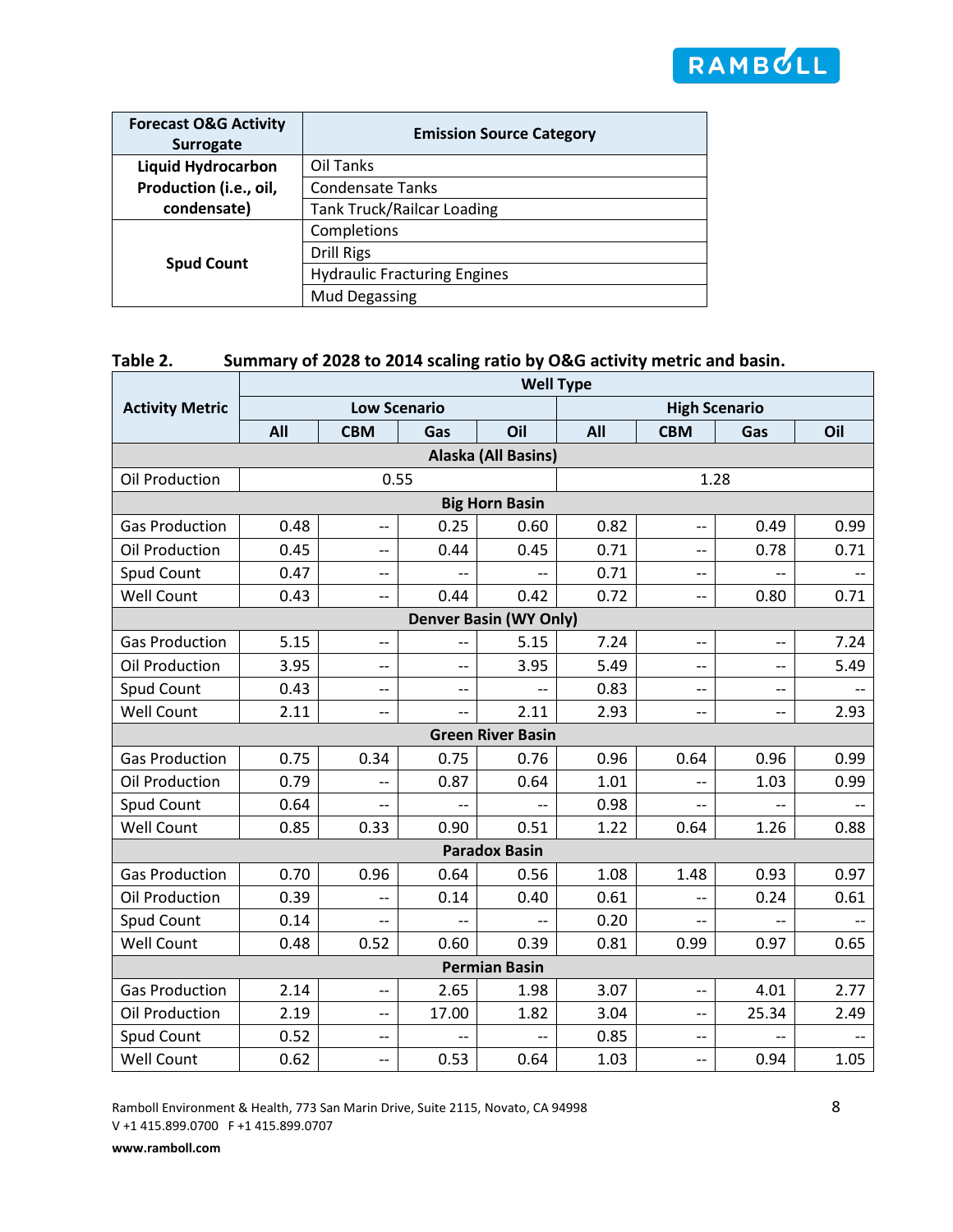

|                        | <b>Well Type</b>    |                          |                          |                             |      |                          |                          |      |
|------------------------|---------------------|--------------------------|--------------------------|-----------------------------|------|--------------------------|--------------------------|------|
| <b>Activity Metric</b> | <b>Low Scenario</b> |                          |                          |                             |      | <b>High Scenario</b>     |                          |      |
|                        | All                 | <b>CBM</b>               | Gas                      | Oil                         | All  | <b>CBM</b>               | Gas                      | Oil  |
|                        |                     |                          |                          | <b>Powder River Basin</b>   |      |                          |                          |      |
| <b>Gas Production</b>  | 0.40                | 0.12                     | 0.48                     | 1.28                        | 0.65 | 0.25                     | 0.53                     | 2.01 |
| Oil Production         | 0.79                | $-$                      | 0.75                     | 0.79                        | 0.88 |                          | 0.81                     | 0.88 |
| Spud Count             | 0.23                | $-$                      | $-$                      | $\overline{\phantom{a}}$    | 0.70 | $\overline{\phantom{a}}$ | $\overline{\phantom{a}}$ | --   |
| <b>Well Count</b>      | 0.36                | 0.20                     | 0.42                     | 0.61                        | 0.63 | 0.40                     | 0.74                     | 0.98 |
|                        |                     |                          |                          | <b>San Juan Basin</b>       |      |                          |                          |      |
| <b>Gas Production</b>  | 0.37                | 0.35                     | 0.36                     | 1.27                        | 0.60 | 0.53                     | 0.63                     | 1.65 |
| Oil Production         | 1.01                |                          | 0.56                     | 1.17                        | 1.24 |                          | 0.81                     | 1.38 |
| Spud Count             | 0.40                |                          |                          |                             | 0.62 |                          |                          |      |
| <b>Well Count</b>      | 0.50                | 0.54                     | 0.48                     | 0.54                        | 0.91 | 0.91                     | 0.91                     | 0.89 |
|                        |                     |                          |                          | <b>Sweetgrass Arch</b>      |      |                          |                          |      |
| <b>Gas Production</b>  | 0.38                | $-$                      | 0.38                     | 0.47                        | 0.75 | $-$                      | 0.74                     | 0.93 |
| Oil Production         | 0.29                | --                       | 0.85                     | 0.28                        | 0.56 | --                       | 1.48                     | 0.55 |
| Spud Count             | 0.22                | --                       | $\overline{\phantom{a}}$ | $\overline{\phantom{a}}$    | 0.44 | --                       | $\overline{\phantom{a}}$ |      |
| <b>Well Count</b>      | 0.48                | --                       | 0.45                     | 0.50                        | 0.94 | $-$                      | 0.87                     | 1.00 |
|                        |                     |                          |                          | <b>Uinta Basin</b>          |      |                          |                          |      |
| <b>Gas Production</b>  | 0.30                | 0.25                     | 0.25                     | 0.53                        | 0.40 | 0.51                     | 0.33                     | 0.70 |
| Oil Production         | 0.54                | $\overline{\phantom{a}}$ | 0.32                     | 0.56                        | 0.68 | $-$                      | 0.50                     | 0.69 |
| Spud Count             | 0.18                | $-$                      | $\overline{\phantom{a}}$ | $\overline{\phantom{a}}$    | 0.24 | $-$                      |                          |      |
| <b>Well Count</b>      | 0.64                | 0.50                     | 0.62                     | 0.68                        | 0.94 | 0.99                     | 0.94                     | 0.93 |
|                        |                     |                          |                          | <b>Williston Basin (ND)</b> |      |                          |                          |      |
| <b>Gas Production</b>  | 3.05                | $\overline{\phantom{a}}$ | 0.63                     | 3.11                        | 4.10 | $\overline{\phantom{a}}$ | 0.79                     | 4.17 |
| Oil Production         | 1.57                | --                       | 0.72                     | 1.57                        | 1.86 | --                       | 0.73                     | 1.87 |
| Spud Count             | 1.03                | $-$                      |                          | --                          | 1.54 | $-$                      |                          |      |
| <b>Well Count</b>      | 2.13                | --                       | 0.68                     | 2.17                        | 2.82 | --                       | 0.96                     | 2.87 |
|                        |                     |                          |                          | <b>Williston Basin (MT)</b> |      |                          |                          |      |
| <b>Gas Production</b>  | 1.00                | 1.00                     | 1.00                     | 1.00                        | 1.00 | 1.00                     | 1.00                     | 1.00 |
| Oil Production         | 1.00                | 0.00                     | 1.00                     | 1.00                        | 1.00 | 0.00                     | 1.00                     | 1.00 |
| Spud Count             | 0.11                | $\overline{\phantom{a}}$ | $\overline{\phantom{a}}$ | $\overline{\phantom{a}}$    | 0.14 | $-$                      | $-$                      |      |
| Well Count             | 1.00                | 1.00                     | 1.00                     | 1.00                        | 1.00 | 1.00                     | 1.00                     | 1.00 |
|                        |                     |                          |                          | <b>Williston Basin (SD)</b> |      |                          |                          |      |
| <b>Gas Production</b>  | 1.00                | 1.00                     | 1.00                     | 1.00                        | 1.00 | 1.00                     | 1.00                     | 1.00 |
| Oil Production         | 1.00                | 0.00                     | 1.00                     | 1.00                        | 1.00 | 0.00                     | 1.00                     | 1.00 |
| <b>Spud Count</b>      | 1.00                | $\overline{\phantom{a}}$ | $\overline{\phantom{a}}$ | $\overline{\phantom{a}}$    | 1.20 |                          | $\overline{\phantom{a}}$ |      |
| <b>Well Count</b>      | 1.00                | 1.00                     | 1.00                     | 1.00                        | 1.00 | 1.00                     | 1.00                     | 1.00 |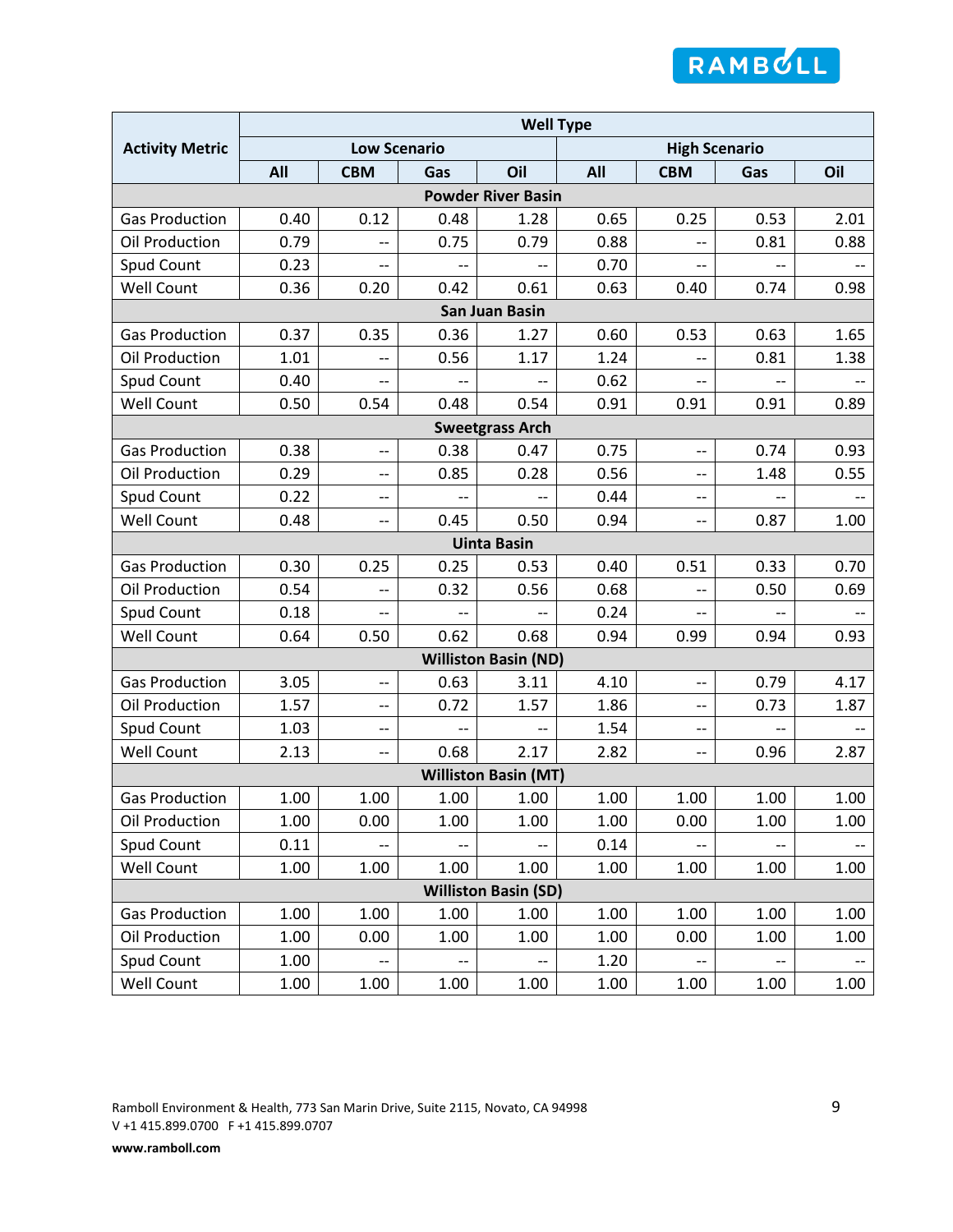

|                         | <b>Well Type</b>    |                          |                          |       |                      |            |       |      |  |
|-------------------------|---------------------|--------------------------|--------------------------|-------|----------------------|------------|-------|------|--|
| <b>Activity Metric</b>  | <b>Low Scenario</b> |                          |                          |       | <b>High Scenario</b> |            |       |      |  |
|                         | All                 | <b>CBM</b>               | Gas                      | Oil   | All                  | <b>CBM</b> | Gas   | Oil  |  |
| <b>Wind River Basin</b> |                     |                          |                          |       |                      |            |       |      |  |
| <b>Gas Production</b>   | 0.57                | 0.00                     | 0.41                     | 1.97  | 0.91                 | 0.00       | 0.72  | 2.49 |  |
| Oil Production          | 0.52                | $\overline{\phantom{m}}$ | 0.51                     | 0.52  | 0.91                 | $- -$      | 0.72  | 0.92 |  |
| Spud Count              | 0.51                | $\overline{\phantom{m}}$ | $\overline{\phantom{m}}$ | $- -$ | 0.71                 | $- -$      | $- -$ | --   |  |
| Well Count              | 0.67                | 0.08                     | 1.00                     | 0.51  | 0.97                 | 0.11       | 1.00  | 0.97 |  |

### **3.0 Future Year Low and High Scenario Emission Control Assumptions**

Emissions control resulting from regulatory programs such as New Source Performance Standard (NSPS) Subpart OOOO and OOOOa, NSPS JJJJ standards, Federal off-road diesel engine tier standards and state specific regulatory programs were incorporated into low and high scenario future year emission estimates based on the same methodology used to estimate emission control effects for the medium scenario. Full details on state and federal regulations considered and methodology applied to estimate emission control effects may be found in the Continuation of Historical Trends Report<sup>1</sup> (Chapter 3.0). As in the Continued Historical Trends scenario, the Declined Vertical Wells scenario and Increased Horizontal Wells scenario emission control effects were estimated to the extent feasible and to the extent that these programs are expected to make substantial impacts on future year emissions. Emission control estimates are based on the suite of regulations that were "on-the-books" at the time that this future year emission inventory was developed. Emission control assumptions for fugitive components (LDAR), green completions at oil wells, and pneumatic pumps are based on NSPS Subpart OOOOa provisions. EPA is conducting ongoing activities that may lead to future changes to NSPS Subpart OOOOa. Emission control estimates for the Declined Vertical Wells scenario and Increased Horizontal Wells scenario scenarios differ from the Continued Historical Trends scenario only due to different O&G activity forecast assumptions. Different O&G activity forecast assumptions result in different emission inventory control factors for a regulation such as NSPS OOOO in which emissions reductions are applied only to new wells, but emission reduction factors are applied in the inventory across old and new wells.

### **4.0 Future Year the Declined Vertical Wells and Increased Horizontal Wells Scenario Emission Inventory Results**

O&G emissions results for the future year 2028 O&G emission inventory for the WESTAR-WRAP region are presented below as a series of charts. Additional tabular and graphical summaries and fully detailed emission inventory data are available in spreadsheets that accompany this report which are posted on the WRAP OGWG website [\(https://www.wrapair2.org/OGWG.aspx\)](https://www.wrapair2.org/OGWG.aspx).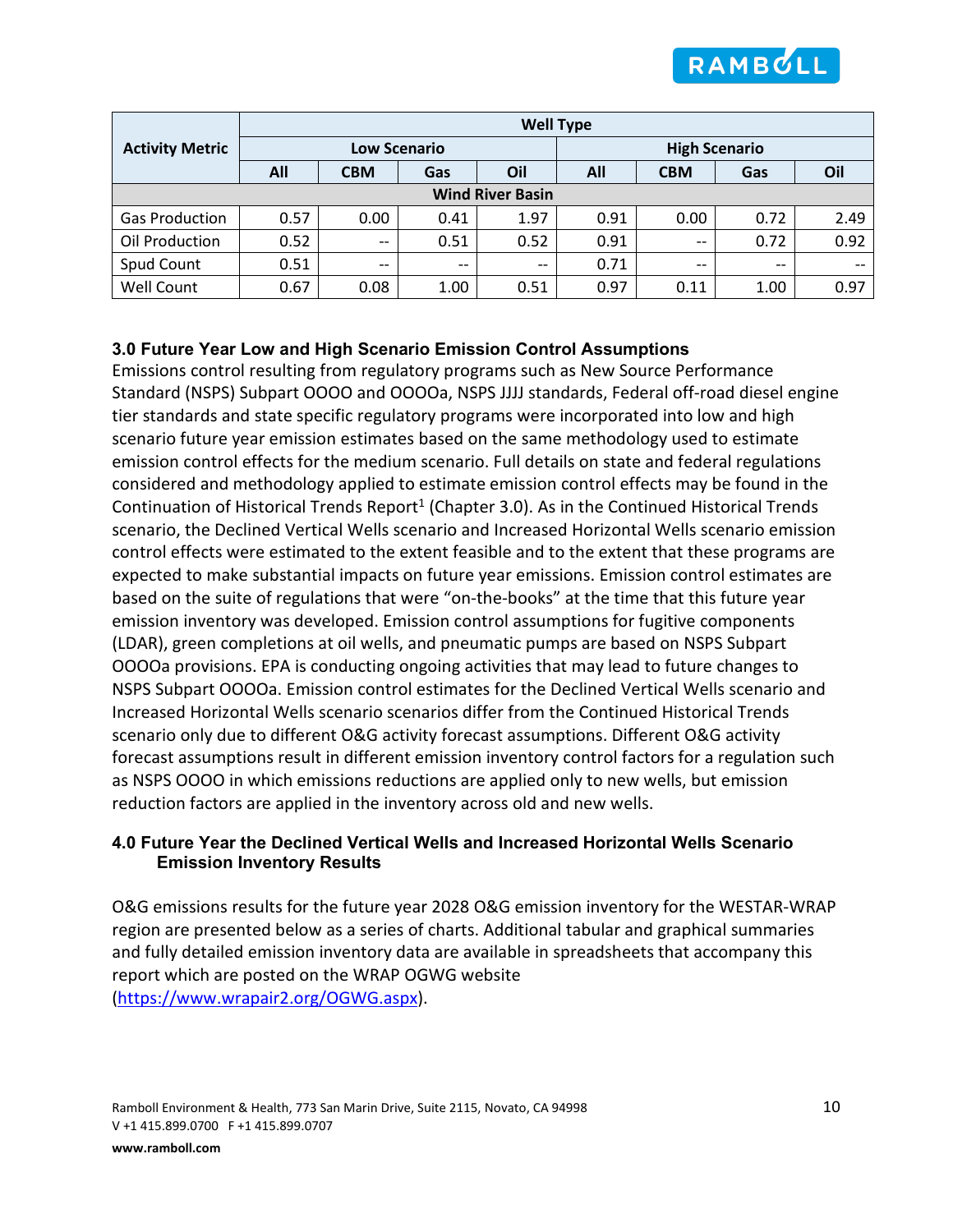

Figures 5 and 6 show WESTAR-WRAP region O&G VOC and NOx emissions for each state and scenario. As mentioned above, Colorado state O&G emissions were not estimated for the Declined Vertical Wells or Increased Horizontal Wells scenarios.

For the Declined Vertical Wells scenario, NOx emission decreases between 17% and 27% were estimated compared to the Continued Historical Trends scenario for New Mexico, Alaska, Wyoming, Utah, and Montana. NOx emission decreases for the Declined Vertical Wells scenario for other states were less than 3%. For the Increased Horizontal Wells scenario, NOx emission increases of 47% (Alaska), 44% (Wyoming), 33% (North Dakota), and 27% (New Mexico) were estimated compared to the Continued Historical Trends scenario. VOC emission increases for the Increased Horizontal Wells for other states were less than 4%.

For the Declined Vertical Wells scenario, VOC emission decreases of 30% (Utah), 26% (Alaska), 20% (New Mexico), 17% (Wyoming), and 8% (Montana) were estimated compared to the Continued Historical Trends scenario. VOC emission decreases for the Declined Vertical Wells scenario for other states, including North Dakota, were less than 1%. For the Increased Horizontal Wells scenario, VOC emission increases of 66% (Wyoming), 47% (Alaska), 28% (North Dakota), and 11% (New Mexico) were estimated compared to the Continued Historical Trends scenario. VOC emission increases for the Increased Horizontal Wells for other states were less than 1%.

Horizontal O&G activity increases under the Increased Horizontal Wells scenario did not result in substantial emission increases for several states, including Utah and Montana. Base year to future year O&G activity increases under the Continuation of Historical Trends scenario was small for basins in these states; therefore, O&G activity increases from Continuation of Historical Trends to the Increased Horizontal Wells scenario was also small for basins in these states, resulting in small emission increases for these states.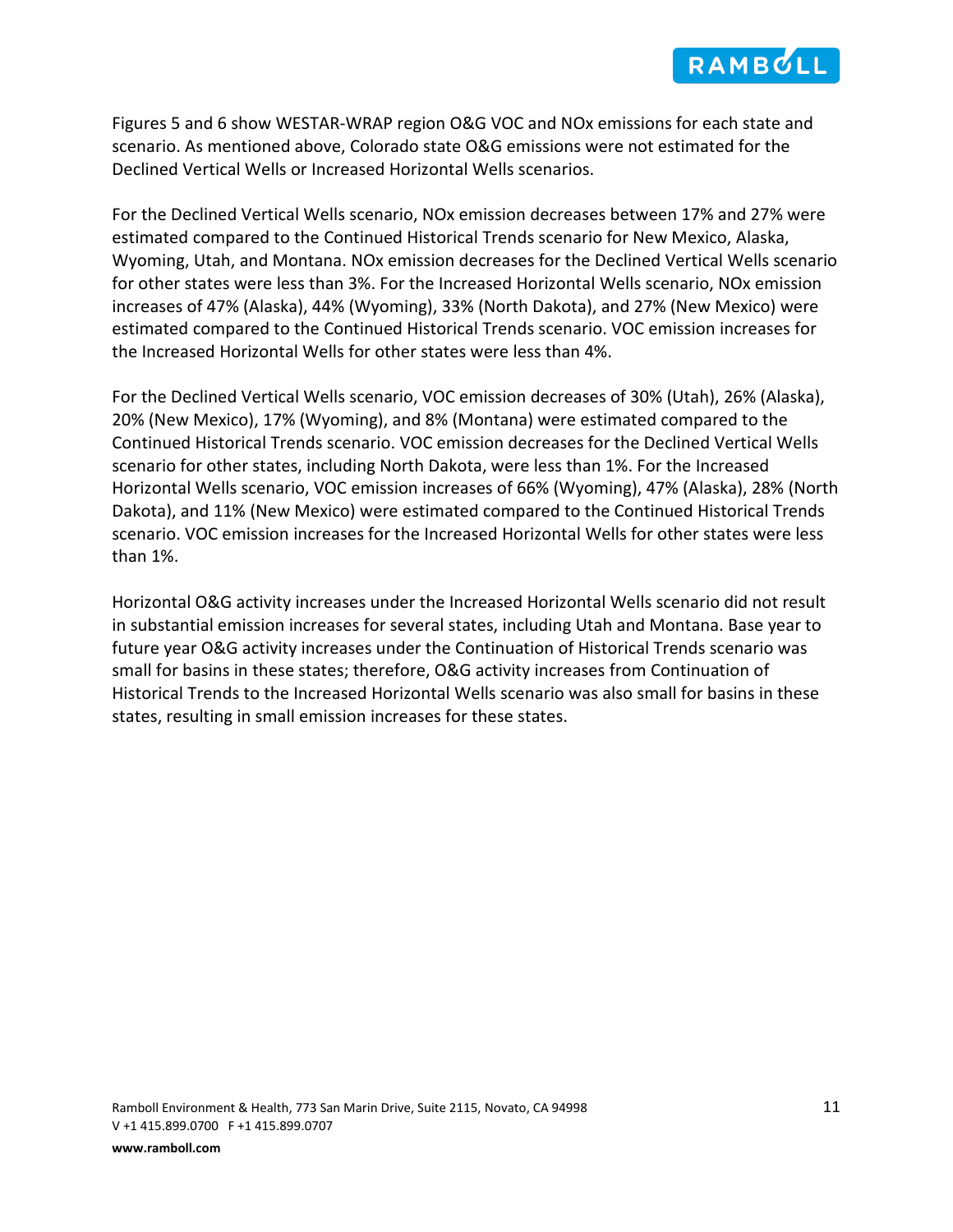



**Figure 5. WESTAR-WRAP Region O&G NOx emissions by state and scenario.**



**Figure 6. WESTAR-WRAP Region O&G VOC emissions by state and scenario.**

Ramboll Environment & Health, 773 San Marin Drive, Suite 2115, Novato, CA 94998 12 V +1 415.899.0700 F +1 415.899.0707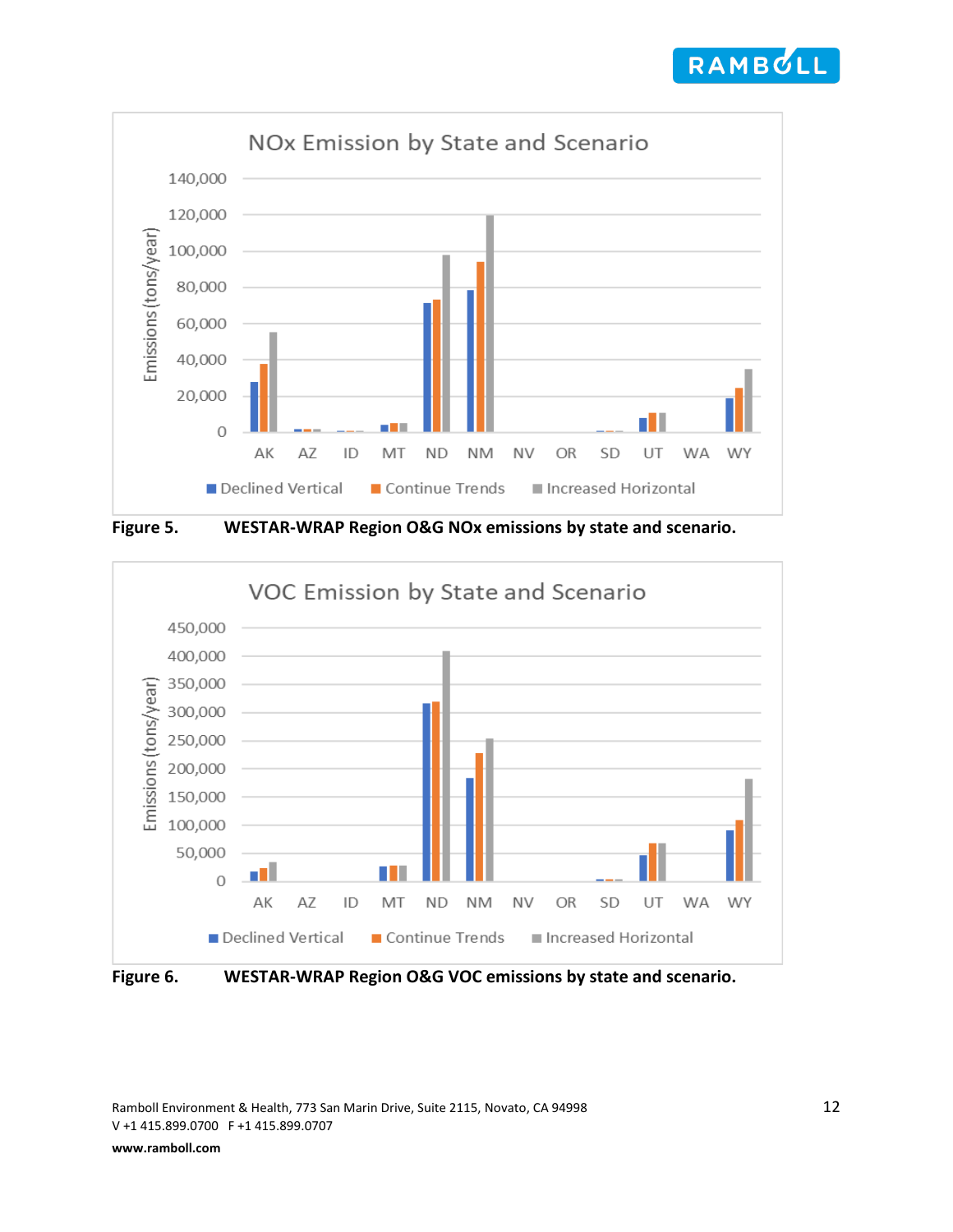

Figures 7 and 8 show WESTAR-WRAP region O&G emissions for the eight basins with the highest NOx and VOC emissions, respectively, under the Continued Historical Trends scenario. The Declined Vertical Wells scenario shows substantial NOx and VOC emissions decreases compared to the Continued Historical Trends scenario for Alaska O&G basins and O&G basins with substantial legacy vertical well O&G activity, the San Juan, Powder River, and Uinta Basins. In the Permian Basin, NOx emissions under the Declined Vertical Wells scenario are larger than emissions under the Continued Historical Trends scenario because future year Title V point source emissions for the Continued Historical Trends scenario provided by the New Mexico Environment Department (NMED) were lower than would have been forecast under the Continued Historical Trends scenario.

The Increased Horizontal Wells scenario shows substantial NOx and VOC emissions increases compared to the Continued Historical Trends scenario for Alaska O&G basins and O&G basins with substantial horizontal well O&G activity, the Williston (ND), Permian, and Powder River basins.

Horizontal O&G activity increases under the Increased Horizontal Wells scenario did not result in substantial emission increases for the Green River Basin, Uinta Basin and Williston (MT) Basin. Base year to future year O&G activity increases under the Continuation of Historical Trends scenario were small for these basins; therefore, O&G activity increases from Continuation of Historical Trends to the Increased Horizontal Wells scenario was also small resulting in small emission increases for these basins. In the San Juan Basin, NOx emissions under the Increased Horizontal Wells scenario are larger than emissions under the Continued Historical Trends scenario because future year Title V point source emissions for the Continued Historical Trends scenario provided by the NMED were higher than would have been forecast under the Continued Historical Trends scenario.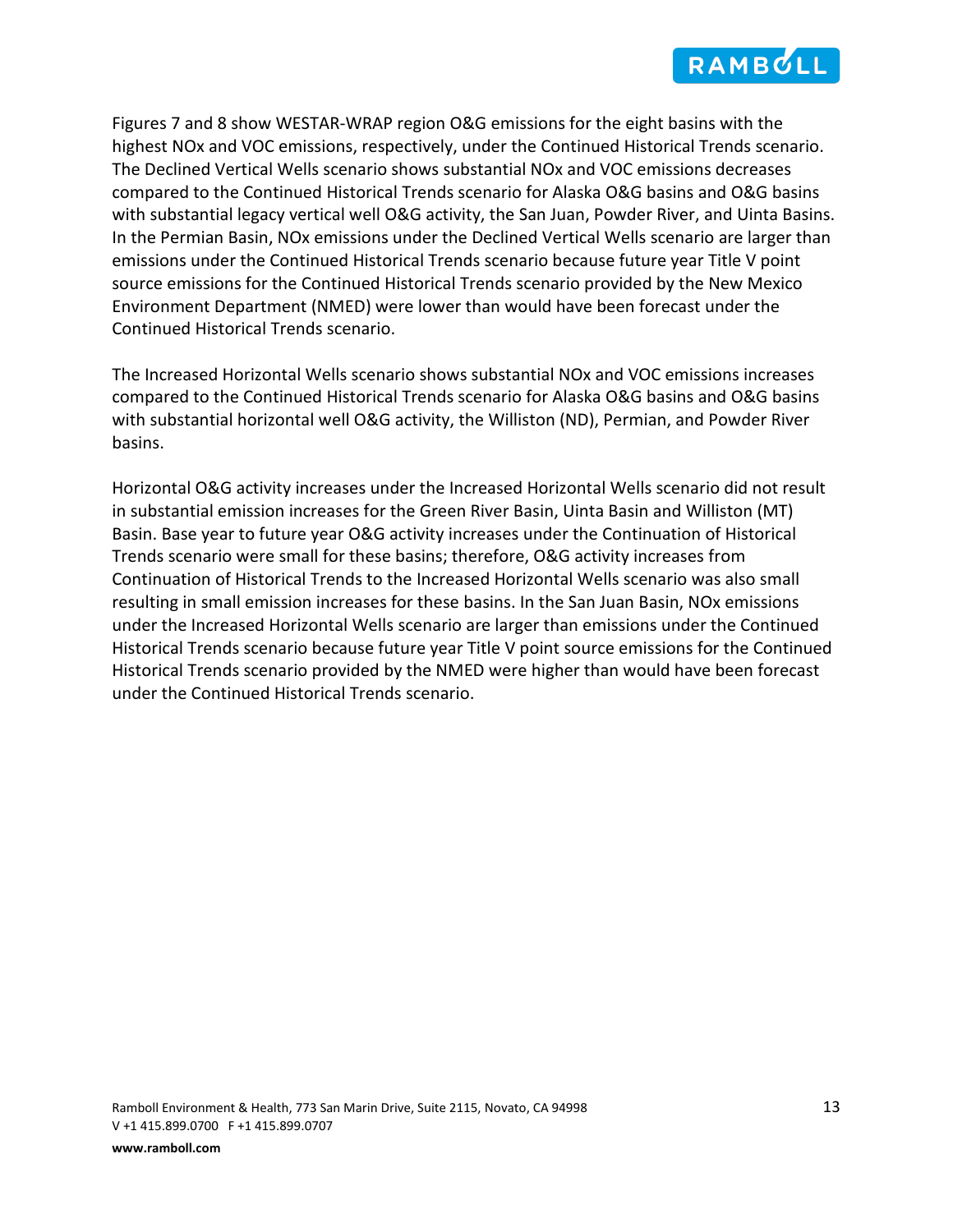



**Figure 7. WESTAR-WRAP region O&G NOx emissions for select basins.**



**Figure 8. WESTAR-WRAP region O&G VOC emissions for select basins.**

Ramboll Environment & Health, 773 San Marin Drive, Suite 2115, Novato, CA 94998 14 V +1 415.899.0700 F +1 415.899.0707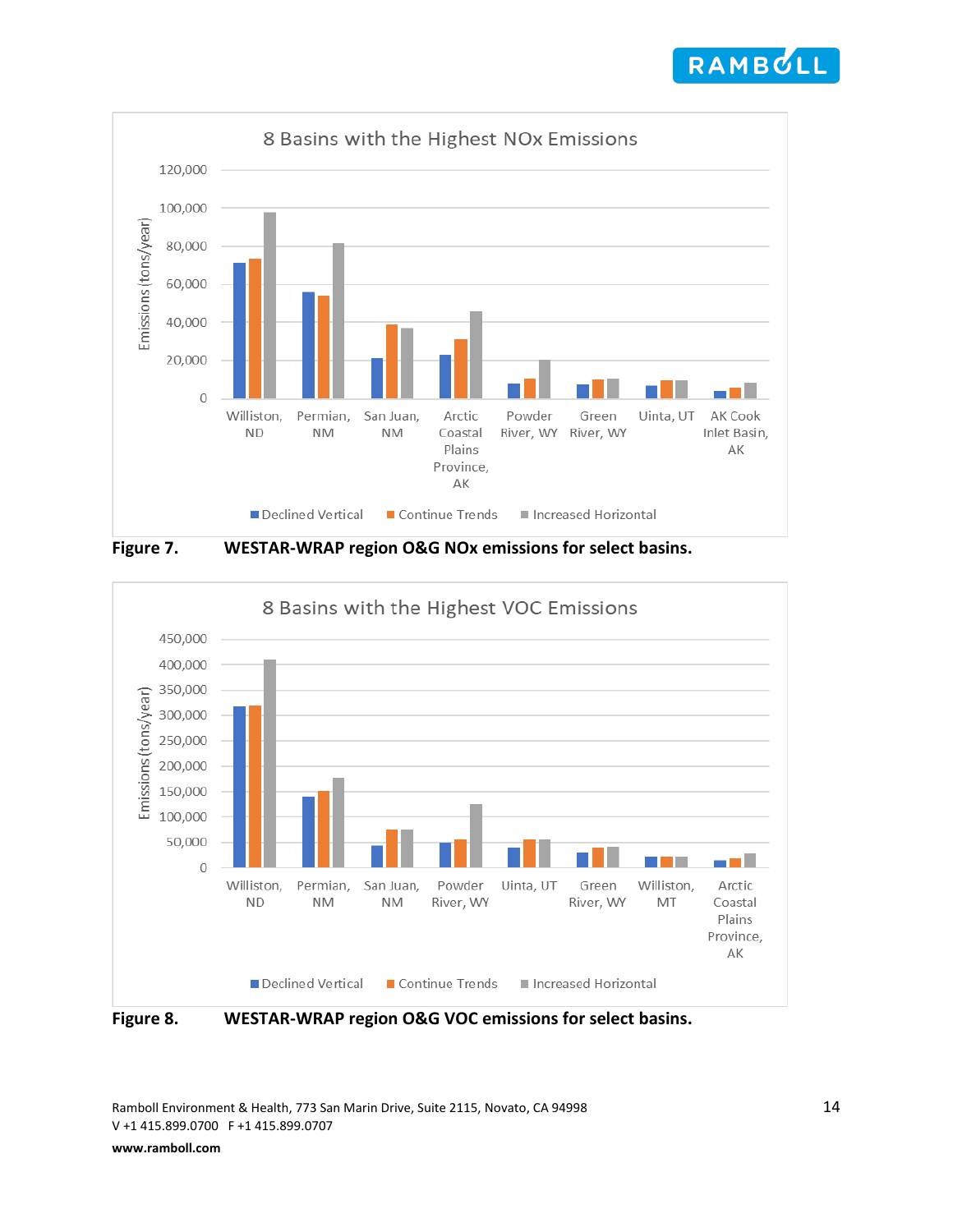

**Attachment 1 O&G Activity Forecast Methodology & Forecast Factors**

Ramboll Environment & Health, 773 San Marin Drive, Suite 2115, Novato, CA 94998 15 V +1 415.899.0700 F +1 415.899.0707 **www.ramboll.com**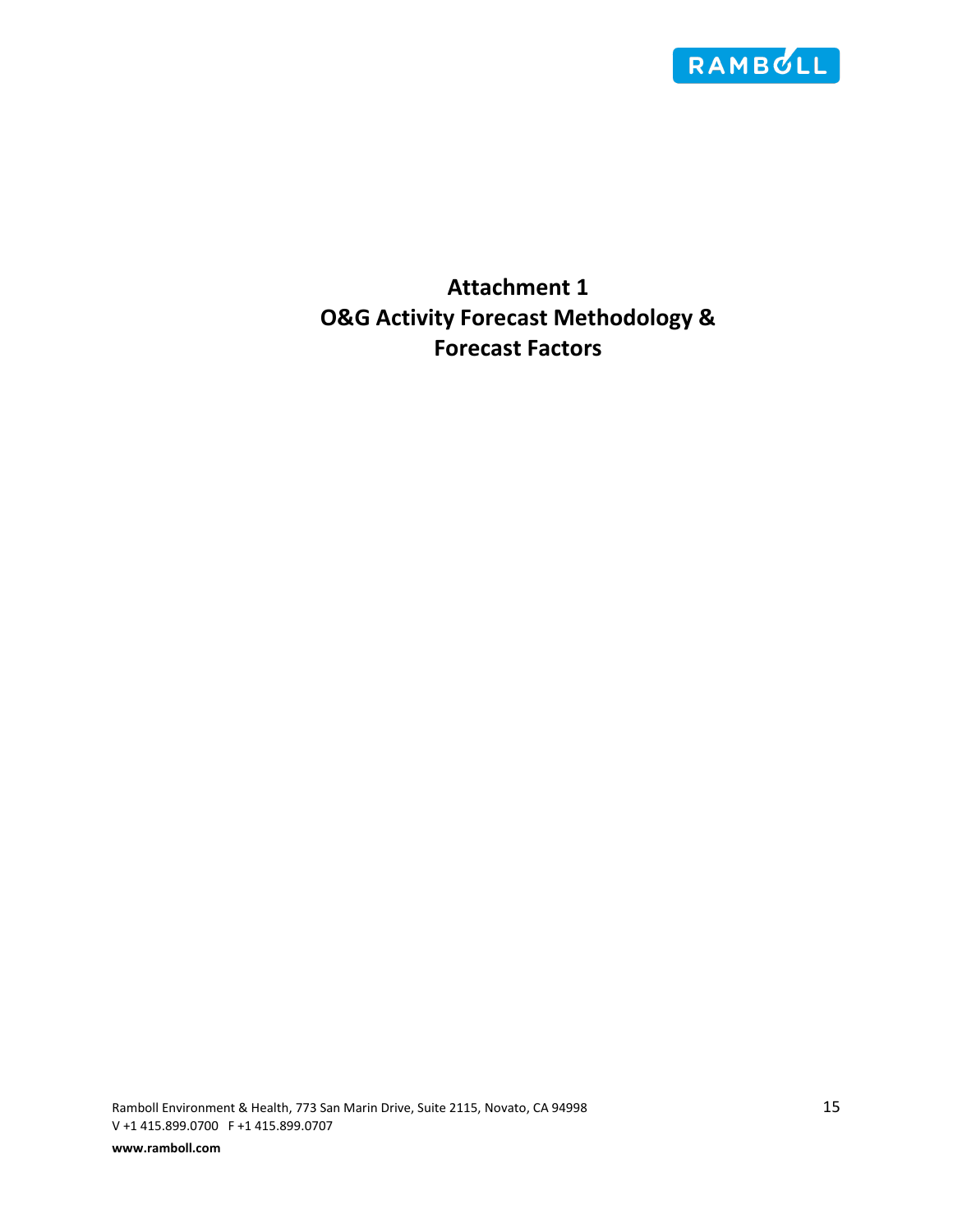

|                                     | ັ                |                                   |                                   |                       |  |  |  |
|-------------------------------------|------------------|-----------------------------------|-----------------------------------|-----------------------|--|--|--|
| <b>Basin (State)</b>                | <b>Well Type</b> | <b>Active Well Count</b>          | <b>Oil Production</b>             | <b>Gas Production</b> |  |  |  |
|                                     |                  | <b>Horizontal and Directional</b> |                                   |                       |  |  |  |
| All basins (except those in Alaska) | All              |                                   | Same as CHT                       |                       |  |  |  |
| All Basins in Alaska                | All              |                                   | Decline by 36% from the base year |                       |  |  |  |
| <b>Vertical</b>                     |                  |                                   |                                   |                       |  |  |  |
| Big Horn Basin (WY)                 | All              |                                   | Same as CHT                       |                       |  |  |  |
| Denver Basin (WY)                   | All              |                                   | 50% decline from CHT              |                       |  |  |  |
| Green River (WY)                    | All              |                                   | 50% decline from CHT              |                       |  |  |  |
| Paradox (UT)                        | All              |                                   | 50% decline from CHT              |                       |  |  |  |
| San Juan (NM)                       | All              |                                   | 50% decline from CHT              |                       |  |  |  |
| Permian (NM)                        | All              |                                   | 50% decline from CHT              |                       |  |  |  |
| Sweetgrass Arch (MT)                | All              |                                   | 50% decline from CHT              |                       |  |  |  |
| Uinta (UT)                          | All              |                                   | 50% decline from CHT              |                       |  |  |  |
|                                     | CBM, Gas         | 50% decline from CHT              |                                   | 50% decline from CHT  |  |  |  |
| Powder River (MT, SD, WY)           | Oil              | 50% decline from CHT              |                                   | No change from BY     |  |  |  |
|                                     | Gas              | No change from BY                 | 50% decline from CHT              | 50% decline from CHT  |  |  |  |
| Wind River (WY)                     | Oil              | 50% decline from CHT              | 50% decline from CHT              | No change from BY     |  |  |  |
| Williston (MT)                      | All              |                                   | Same as CHT                       |                       |  |  |  |
| Williston (SD)                      | All              |                                   | Same as CHT                       |                       |  |  |  |
| Williston (ND)                      | All              |                                   | 50% decline from CHT              |                       |  |  |  |
| All Basins in Alaska                | All              |                                   | Decline by 36% from the base year |                       |  |  |  |

# **Table A1. Declined Vertical Wells scenario active well count, oil production, and gas production forecast methodology b.**

**b CHT = Continued Historical Trends scenario** 

### **Table A2. Declined Vertical Wells scenario spuds forecast methodology b.**

| <b>Basin (State)</b>                | <b>Well Type</b>                  | <b>Spuds</b>                      |  |  |  |  |  |  |
|-------------------------------------|-----------------------------------|-----------------------------------|--|--|--|--|--|--|
|                                     | <b>Horizontal and Directional</b> |                                   |  |  |  |  |  |  |
| All basins (except those in Alaska) | All                               | No change from CHT                |  |  |  |  |  |  |
| All Basins in Alaska                | All                               | Decline by 36% from the base year |  |  |  |  |  |  |
|                                     | Vertical                          |                                   |  |  |  |  |  |  |
| Big Horn Basin (WY)                 | All                               | 50% decline from CHT              |  |  |  |  |  |  |
| Denver Basin (WY)                   | All                               | Same as CHT                       |  |  |  |  |  |  |
| Green River (WY)                    | All                               | 50% decline from CHT              |  |  |  |  |  |  |
| Paradox (UT)                        | All                               | 50% decline from CHT              |  |  |  |  |  |  |
| San Juan (NM)                       | All                               | 50% decline from CHT              |  |  |  |  |  |  |
| Permian (NM)                        | All                               | 50% decline from CHT              |  |  |  |  |  |  |
| Sweetgrass Arch (MT)                | All                               | 50% decline from CHT              |  |  |  |  |  |  |
| Uinta (UT)                          | All                               | 50% decline from CHT              |  |  |  |  |  |  |
| Powder River Basin (MT, SD, WY)     | All                               | 50% decline from CHT              |  |  |  |  |  |  |
| Williston Basin (MT)                | All                               | No change from BY                 |  |  |  |  |  |  |
| Williston Basin (SD)                | All                               | Same as CHT                       |  |  |  |  |  |  |
| Williston Basin (ND)                | All                               | Same as CHT                       |  |  |  |  |  |  |
| All Basins in Alaska                | All                               | Decline by 36% from the base year |  |  |  |  |  |  |

 $b$  CHT = Continued Historical Trends scenario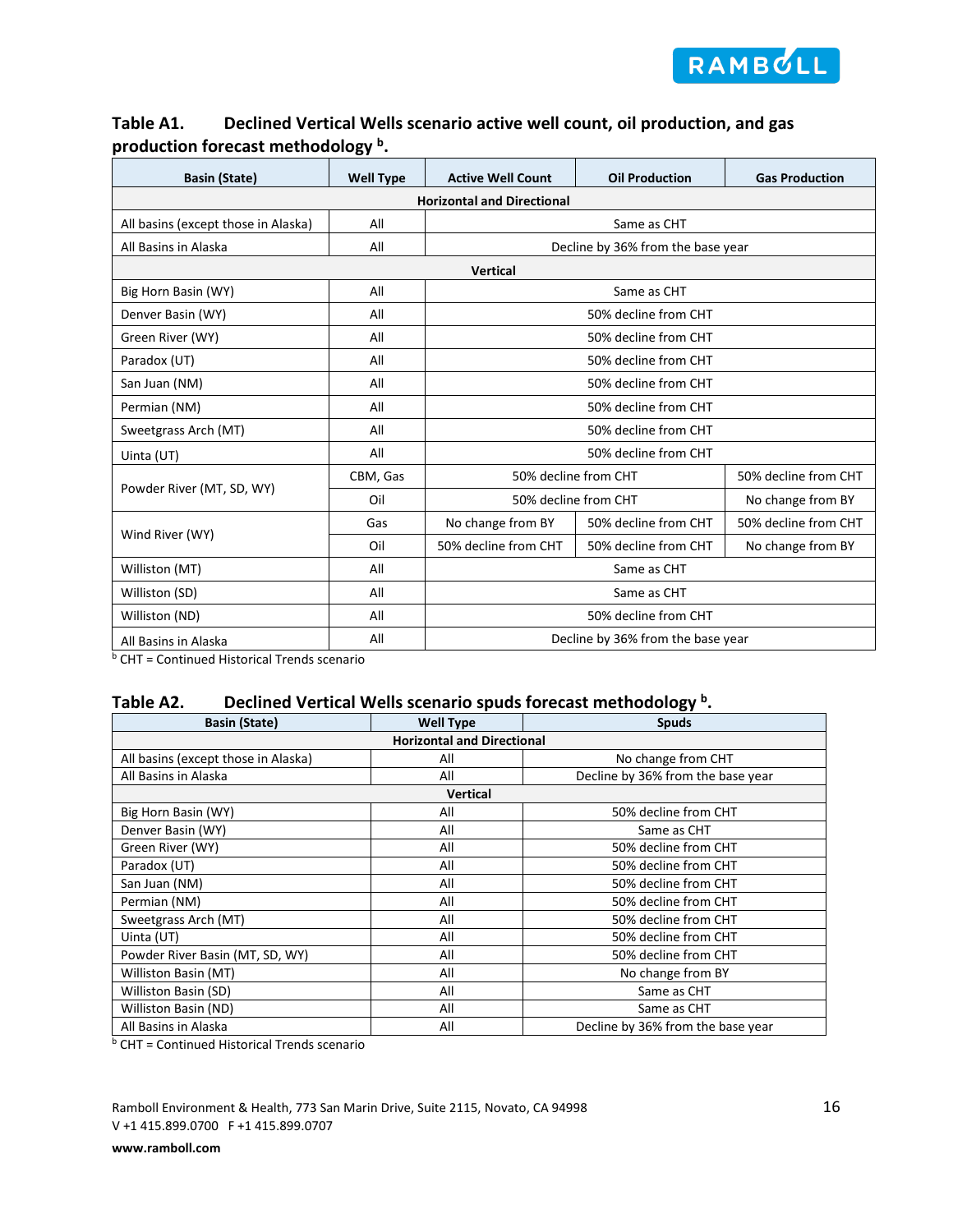

# **Table A3. Increase Horizontal Wells scenario active well count, oil production, and gas production forecast methodology b.**

| <b>Basin (State)</b>                | <b>Well Type</b> | <b>Active Well Count</b>                | <b>Oil Production</b>            | <b>Gas Production</b> |  |  |  |
|-------------------------------------|------------------|-----------------------------------------|----------------------------------|-----------------------|--|--|--|
|                                     |                  | <b>Vertical Spuds</b>                   |                                  |                       |  |  |  |
| All basins except AK                | All              |                                         | Same as CHT                      |                       |  |  |  |
| All basins in AK                    | All              |                                         | Increased by 28% from base year  |                       |  |  |  |
|                                     |                  | <b>Horizontal and Directional Spuds</b> |                                  |                       |  |  |  |
| All basins in AK                    | All              |                                         | Increased by 28% from base year. |                       |  |  |  |
| Big Horn Basin (WY)                 | Gas              | CHT+20%                                 |                                  | Same as CHT           |  |  |  |
|                                     | Oil              |                                         | Same as CHT                      | CHT+20%               |  |  |  |
| Denver Basin (WY)                   | Gas              |                                         | Same as CHT                      |                       |  |  |  |
|                                     | Oil              |                                         | CHT+50%                          |                       |  |  |  |
|                                     | Gas              | CHT+50%                                 |                                  | CHT+20%               |  |  |  |
| Green River Basin (WY) <sup>a</sup> | Oil              | CHT+20%                                 |                                  |                       |  |  |  |
| Paradox Basin (UT)                  | <b>CBM</b>       | CHT+20%                                 | Same as CHT                      |                       |  |  |  |
|                                     | Gas, Oil         | CHT+20%                                 | Same as CHT                      | CHT+20%               |  |  |  |
| Permian Basin (NM)                  | Gas, Oil         | CHT+50%                                 |                                  |                       |  |  |  |
| Powder River Basin (MT, SD,         | Gas              |                                         | CHT+20%                          |                       |  |  |  |
| WY) <sup>a</sup>                    | Oil              | CHT+50%                                 | CHT+20%                          | CHT+50%               |  |  |  |
|                                     | <b>CBM</b>       | CHT+20%                                 |                                  | Same as CHT           |  |  |  |
| San Juan Basin (NM)                 | Gas              |                                         | CHT+20%                          | Same as CHT           |  |  |  |
|                                     | Oil              |                                         | CHT+50%                          |                       |  |  |  |
|                                     | Gas              | CHT+20%                                 | CHT+50%                          | Same as CHT           |  |  |  |
| Sweetgrass Arch (MT)                | Oil              |                                         | CHT+20%                          | CHT+50%               |  |  |  |
|                                     | Gas              | CHT+20%                                 |                                  | Same as CHT           |  |  |  |
| Uinta Basin (UT) <sup>a</sup>       | Oil              |                                         | CHT+20%                          | Same as CHT           |  |  |  |
|                                     | Gas              | CHT+20%                                 |                                  | Same as CHT           |  |  |  |
| Wind River Basin (WY) <sup>a</sup>  | Oil              |                                         | CHT+20%                          | CHT+50%               |  |  |  |
| Williston Basin (MT)                | Gas, Oil         |                                         | Same as CHT                      |                       |  |  |  |
| Williston Basin (SD)                | Gas, Oil         |                                         | Same as CHT                      |                       |  |  |  |
|                                     | Gas              |                                         | Same as CHT                      | CHT+20%               |  |  |  |
| Williston Basin (ND)                | Oil              | CHT+50%                                 |                                  |                       |  |  |  |

a Minimal CBM well activity form horizontal spuds in these Basins. Hence, CBM growths in Green River Basin (WY), Powder River Basin (MT, SD, WY), Uinta Basin (UT), Wind River Basin (WY) are not presented here.

<sup>b</sup> CHT = Continued Historical Trends scenario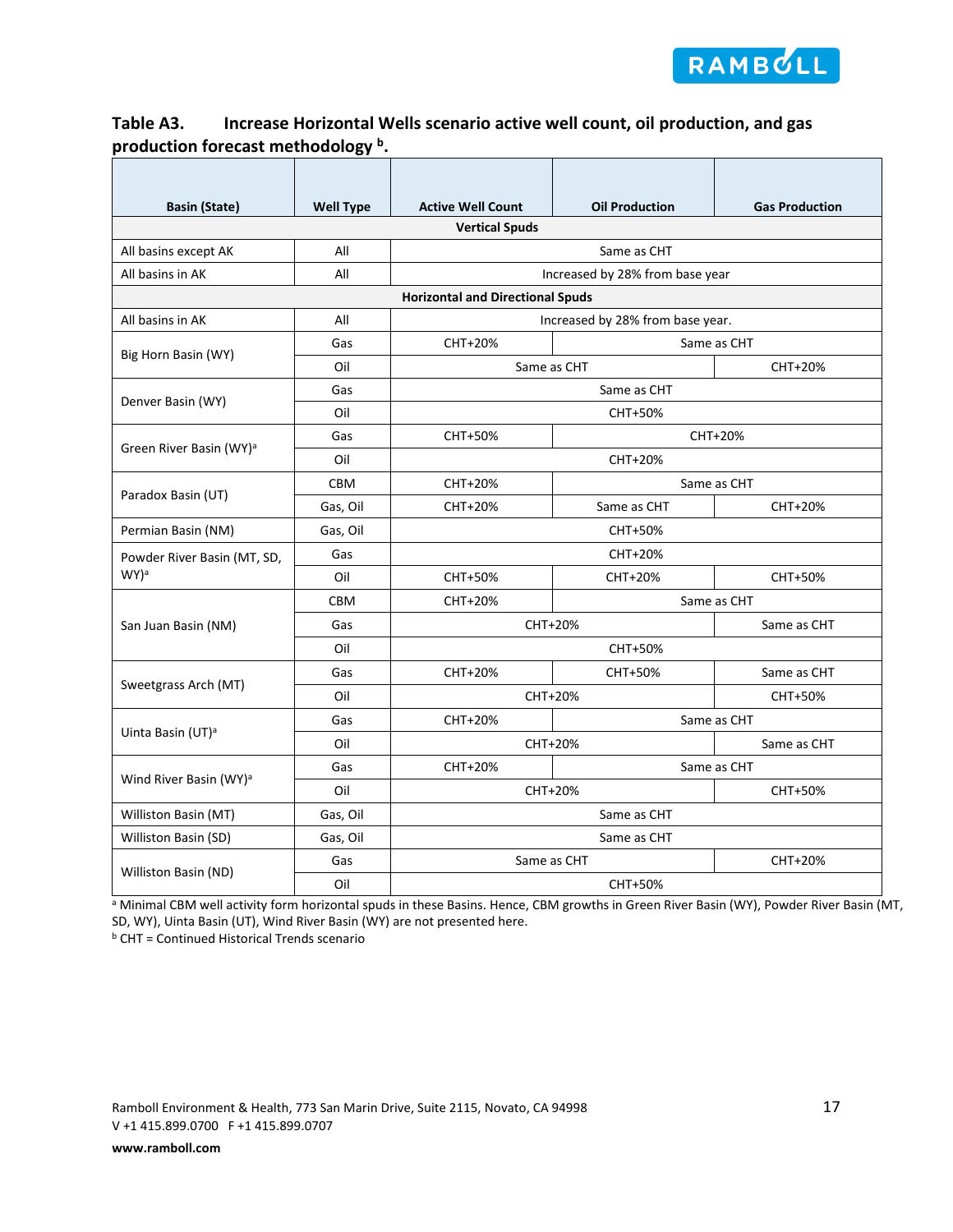

| <b>Basin/State</b>              | <b>Well Type</b>                        | <b>Spuds</b>                       |  |  |  |  |  |
|---------------------------------|-----------------------------------------|------------------------------------|--|--|--|--|--|
| <b>Vertical Spuds</b>           |                                         |                                    |  |  |  |  |  |
| All basins except AK            | All                                     | Same as CHT                        |  |  |  |  |  |
| All basins in AK                | All                                     | Increased by 28% from<br>base year |  |  |  |  |  |
|                                 | <b>Horizontal and Directional Spuds</b> |                                    |  |  |  |  |  |
| Big Horn Basin (WY)             | All                                     | CHT+20%                            |  |  |  |  |  |
| Denver Basin (WY)               | All                                     | a                                  |  |  |  |  |  |
| Green River Basin (WY)          | All                                     | CHT+50%                            |  |  |  |  |  |
| Paradox Basin (UT)              | All                                     | CHT+20%                            |  |  |  |  |  |
| Permian Basin (NM)              | All                                     | a                                  |  |  |  |  |  |
| Powder River Basin (MT, SD, WY) | All                                     | a                                  |  |  |  |  |  |
| San Juan Basin (NM)             | All                                     | CHT+50%                            |  |  |  |  |  |
| Sweetgrass Arch (MT)            | All                                     | CHT+20%                            |  |  |  |  |  |
| Uinta Basin (UT)                | All                                     | CHT+20%                            |  |  |  |  |  |
| Wind River Basin (WY)           | All                                     | CHT+20%                            |  |  |  |  |  |
| Williston Basin (MT, SD)        | All                                     | Same as CHT                        |  |  |  |  |  |
| Williston Basin (ND)            | All                                     | CHT+50%                            |  |  |  |  |  |
| All basins in AK                | All                                     | Increased by 28% from<br>base year |  |  |  |  |  |

### **Table A4. Increase Horizontal Wells scenario spuds forecast methodology b.**

a Spuds forecast for Denver (WY), Powder River Basin (WY and MT) and Permian (NM) basins were based on data provided by National Park Service staff as part of comments on the draft Continuation of Historical Trends report. NPS provided spud data from 2014 to 2018 or 2019 for these basins (data source Enverus DrillingInfo rig analytics). The growth estimates developed based on data submitted by the National Park Service was greater than estimates developed based on the criteria applied for other basins.

<sup>b</sup> CHT = Continued Historical Trends scenario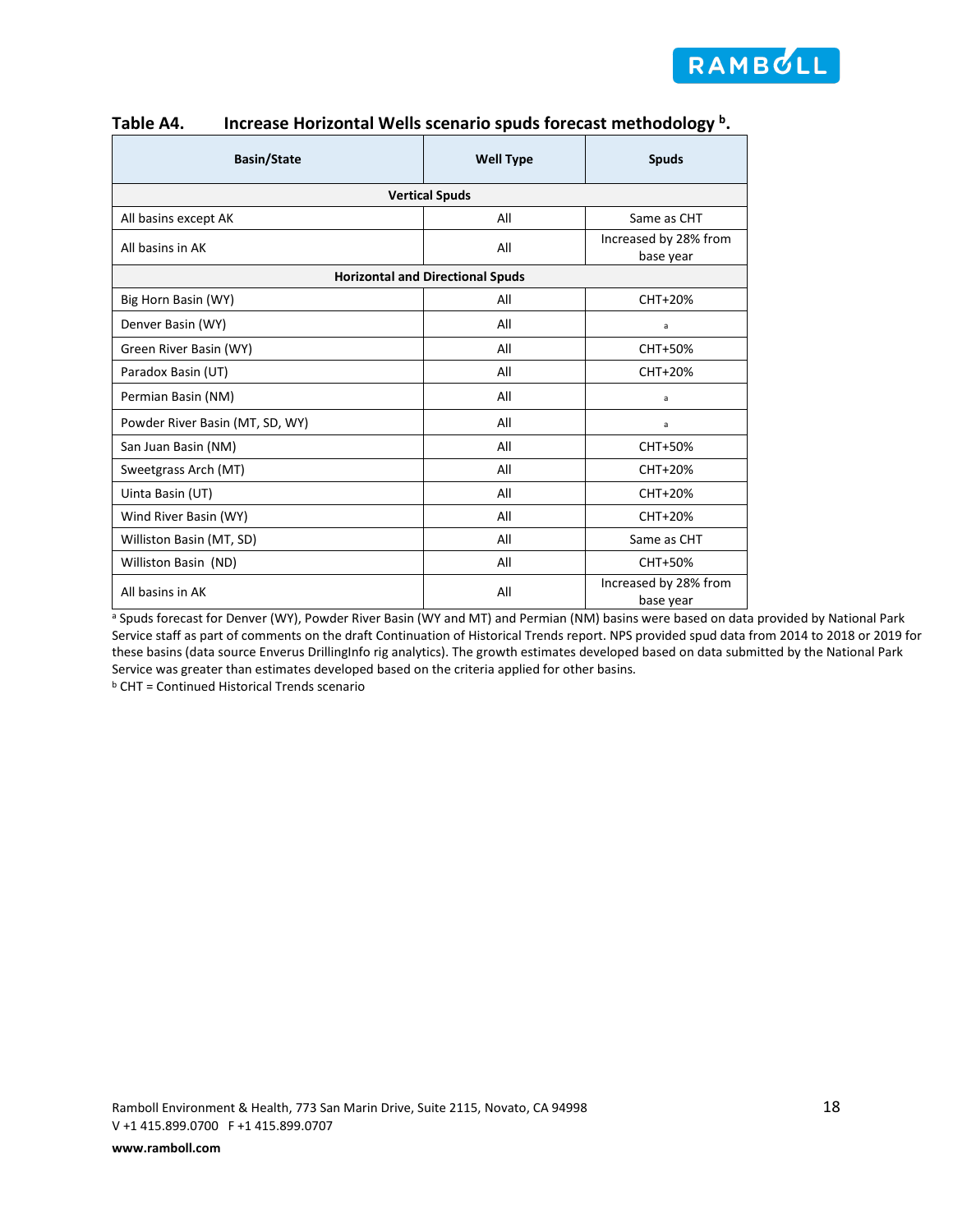

| <b>Basin</b><br><b>Well Type</b><br><b>Spud Type</b><br><b>Activity Metric</b><br><b>Factor</b><br>Factor<br>AK Cook Inlet Basin<br>Spud Count<br>All<br>н<br>0.45<br>0.54<br>$\overline{\mathsf{v}}$<br>All<br>Spud Count<br>1.00<br><b>AK Cook Inlet Basin</b><br>1.00<br>H<br>AK Cook Inlet Basin<br><b>CBM</b><br><b>Gas Production</b><br>1.00<br>1.00<br>H<br>AK Cook Inlet Basin<br><b>CBM</b><br><b>Well Count</b><br>1.00<br>1.00<br>$\mathsf{V}$<br>CBM<br>1.00<br>1.00<br>AK Cook Inlet Basin<br><b>Gas Production</b><br>$\vee$<br>AK Cook Inlet Basin<br>CBM<br>Well Count<br>1.00<br>1.00<br>H<br><b>Gas Production</b><br>0.74<br>0.74<br>AK Cook Inlet Basin<br>Gas<br><b>AK Cook Inlet Basin</b><br>н<br>Oil Production<br>2.81<br>3.72<br>Gas<br>$\mathsf{H}$<br><b>Well Count</b><br>0.97<br>0.98<br><b>AK Cook Inlet Basin</b><br>Gas<br>$\mathsf{V}$<br>AK Cook Inlet Basin<br>Gas<br><b>Gas Production</b><br>0.48<br>0.95<br>$\overline{\mathsf{v}}$<br>Gas<br>AK Cook Inlet Basin<br>Oil Production<br>1.00<br>1.00<br>$\vee$<br>Gas<br><b>Well Count</b><br>1.01<br>AK Cook Inlet Basin<br>1.00<br>H<br>Oil<br>9.28<br>13.42<br>AK Cook Inlet Basin<br><b>Gas Production</b><br>Oil<br>H<br>1.11<br><b>AK Cook Inlet Basin</b><br>Oil Production<br>1.13<br>Oil<br>H<br>0.93<br>0.95<br><b>AK Cook Inlet Basin</b><br><b>Well Count</b><br>$\vee$<br>Oil<br>AK Cook Inlet Basin<br><b>Gas Production</b><br>0.01<br>0.01<br>$\vee$<br>Oil<br>Oil Production<br>0.68<br>AK Cook Inlet Basin<br>0.34<br>$\mathsf{V}$<br>Oil<br><b>Well Count</b><br>0.67<br><b>AK Cook Inlet Basin</b><br>0.33<br>H<br>All<br>Spud Count<br><b>Arctic Coastal Plains Province</b><br>0.91<br>1.09<br>All<br>v<br><b>Arctic Coastal Plains Province</b><br>Spud Count<br>1.00<br>1.00<br>$\mathsf{H}$<br><b>Arctic Coastal Plains Province</b><br><b>CBM</b><br><b>Gas Production</b><br>1.00<br>1.00<br>H<br><b>Arctic Coastal Plains Province</b><br><b>CBM</b><br><b>Well Count</b><br>1.00<br>1.00<br>$\mathsf{V}$<br><b>CBM</b><br><b>Arctic Coastal Plains Province</b><br><b>Gas Production</b><br>1.00<br>1.00<br>$\vee$<br><b>CBM</b><br><b>Well Count</b><br>1.00<br>1.00<br><b>Arctic Coastal Plains Province</b><br>$\overline{H}$<br>Gas<br><b>Gas Production</b><br>0.30<br>0.30<br><b>Arctic Coastal Plains Province</b><br>H<br>Oil Production<br>0.60<br>0.60<br><b>Arctic Coastal Plains Province</b><br>Gas<br>H<br><b>Arctic Coastal Plains Province</b><br>Gas<br><b>Well Count</b><br>0.96<br>0.97<br>$\vee$<br><b>Arctic Coastal Plains Province</b><br>Gas<br><b>Gas Production</b><br>1.00<br>1.00<br>$\mathsf{V}$<br><b>Arctic Coastal Plains Province</b><br>Gas<br>Oil Production<br>1.00<br>1.00<br>V<br><b>Arctic Coastal Plains Province</b><br>Well Count<br>0.93<br>Gas<br>0.46<br>H<br><b>Arctic Coastal Plains Province</b><br>Oil<br><b>Gas Production</b><br>1.02<br>1.02<br>н<br><b>Arctic Coastal Plains Province</b><br>Oil<br>Oil Production<br>0.96<br>0.97<br>$\mathsf{H}$<br>Oil<br><b>Arctic Coastal Plains Province</b><br><b>Well Count</b><br>1.12<br>1.15<br>V<br>Oil<br><b>Arctic Coastal Plains Province</b><br><b>Gas Production</b><br>0.41<br>0.82<br>V<br>Oil<br>0.49<br>0.98<br><b>Arctic Coastal Plains Province</b><br>Oil Production<br>$\sf V$<br>Well Count<br><b>Arctic Coastal Plains Province</b><br>Oil<br>1.00<br>1.00<br>$\overline{\mathsf{H}}$<br>All<br>0.56<br><b>Big Horn Basin</b><br>Spud Count<br>0.68<br>$\mathsf V$<br>All<br>0.38<br><b>Big Horn Basin</b><br>Spud Count<br>0.75<br>H<br><b>Big Horn Basin</b><br>CBM<br><b>Gas Production</b><br>1.00<br>1.00<br>CBM<br>Н<br>Well Count<br>1.00<br>1.00<br><b>Big Horn Basin</b><br>V<br>CBM<br><b>Gas Production</b><br>1.00<br><b>Big Horn Basin</b><br>1.00<br>V<br>Well Count<br><b>Big Horn Basin</b><br>CBM<br>1.00<br>1.00<br>Н<br>0.20<br>0.20<br><b>Big Horn Basin</b><br>Gas<br>Gas Production<br>Н<br><b>Big Horn Basin</b><br>Gas<br>Oil Production<br>0.36<br>0.36<br>Н<br><b>Big Horn Basin</b><br>Gas<br><b>Well Count</b><br>0.97<br>0.97<br>V<br>Gas<br>0.26<br><b>Big Horn Basin</b><br><b>Gas Production</b><br>0.51<br>$\vee$<br><b>Big Horn Basin</b><br>Gas<br>Oil Production<br>0.48<br>0.96<br>$\vee$<br>Gas<br>Well Count<br>0.39<br>0.78<br><b>Big Horn Basin</b> |                       |     |         |                       | Low<br><b>Scenario</b><br>Growth | High<br><b>Scenario</b><br>Growth |
|----------------------------------------------------------------------------------------------------------------------------------------------------------------------------------------------------------------------------------------------------------------------------------------------------------------------------------------------------------------------------------------------------------------------------------------------------------------------------------------------------------------------------------------------------------------------------------------------------------------------------------------------------------------------------------------------------------------------------------------------------------------------------------------------------------------------------------------------------------------------------------------------------------------------------------------------------------------------------------------------------------------------------------------------------------------------------------------------------------------------------------------------------------------------------------------------------------------------------------------------------------------------------------------------------------------------------------------------------------------------------------------------------------------------------------------------------------------------------------------------------------------------------------------------------------------------------------------------------------------------------------------------------------------------------------------------------------------------------------------------------------------------------------------------------------------------------------------------------------------------------------------------------------------------------------------------------------------------------------------------------------------------------------------------------------------------------------------------------------------------------------------------------------------------------------------------------------------------------------------------------------------------------------------------------------------------------------------------------------------------------------------------------------------------------------------------------------------------------------------------------------------------------------------------------------------------------------------------------------------------------------------------------------------------------------------------------------------------------------------------------------------------------------------------------------------------------------------------------------------------------------------------------------------------------------------------------------------------------------------------------------------------------------------------------------------------------------------------------------------------------------------------------------------------------------------------------------------------------------------------------------------------------------------------------------------------------------------------------------------------------------------------------------------------------------------------------------------------------------------------------------------------------------------------------------------------------------------------------------------------------------------------------------------------------------------------------------------------------------------------------------------------------------------------------------------------------------------------------------------------------------------------------------------------------------------------------------------------------------------------------------------------------------------------------------------------------------------------------------------------------------------------------------------------------------------------------------------------------------------------------------------------------------------------------------------------------------|-----------------------|-----|---------|-----------------------|----------------------------------|-----------------------------------|
|                                                                                                                                                                                                                                                                                                                                                                                                                                                                                                                                                                                                                                                                                                                                                                                                                                                                                                                                                                                                                                                                                                                                                                                                                                                                                                                                                                                                                                                                                                                                                                                                                                                                                                                                                                                                                                                                                                                                                                                                                                                                                                                                                                                                                                                                                                                                                                                                                                                                                                                                                                                                                                                                                                                                                                                                                                                                                                                                                                                                                                                                                                                                                                                                                                                                                                                                                                                                                                                                                                                                                                                                                                                                                                                                                                                                                                                                                                                                                                                                                                                                                                                                                                                                                                                                                                                                  |                       |     |         |                       |                                  |                                   |
|                                                                                                                                                                                                                                                                                                                                                                                                                                                                                                                                                                                                                                                                                                                                                                                                                                                                                                                                                                                                                                                                                                                                                                                                                                                                                                                                                                                                                                                                                                                                                                                                                                                                                                                                                                                                                                                                                                                                                                                                                                                                                                                                                                                                                                                                                                                                                                                                                                                                                                                                                                                                                                                                                                                                                                                                                                                                                                                                                                                                                                                                                                                                                                                                                                                                                                                                                                                                                                                                                                                                                                                                                                                                                                                                                                                                                                                                                                                                                                                                                                                                                                                                                                                                                                                                                                                                  |                       |     |         |                       |                                  |                                   |
|                                                                                                                                                                                                                                                                                                                                                                                                                                                                                                                                                                                                                                                                                                                                                                                                                                                                                                                                                                                                                                                                                                                                                                                                                                                                                                                                                                                                                                                                                                                                                                                                                                                                                                                                                                                                                                                                                                                                                                                                                                                                                                                                                                                                                                                                                                                                                                                                                                                                                                                                                                                                                                                                                                                                                                                                                                                                                                                                                                                                                                                                                                                                                                                                                                                                                                                                                                                                                                                                                                                                                                                                                                                                                                                                                                                                                                                                                                                                                                                                                                                                                                                                                                                                                                                                                                                                  |                       |     |         |                       |                                  |                                   |
|                                                                                                                                                                                                                                                                                                                                                                                                                                                                                                                                                                                                                                                                                                                                                                                                                                                                                                                                                                                                                                                                                                                                                                                                                                                                                                                                                                                                                                                                                                                                                                                                                                                                                                                                                                                                                                                                                                                                                                                                                                                                                                                                                                                                                                                                                                                                                                                                                                                                                                                                                                                                                                                                                                                                                                                                                                                                                                                                                                                                                                                                                                                                                                                                                                                                                                                                                                                                                                                                                                                                                                                                                                                                                                                                                                                                                                                                                                                                                                                                                                                                                                                                                                                                                                                                                                                                  |                       |     |         |                       |                                  |                                   |
|                                                                                                                                                                                                                                                                                                                                                                                                                                                                                                                                                                                                                                                                                                                                                                                                                                                                                                                                                                                                                                                                                                                                                                                                                                                                                                                                                                                                                                                                                                                                                                                                                                                                                                                                                                                                                                                                                                                                                                                                                                                                                                                                                                                                                                                                                                                                                                                                                                                                                                                                                                                                                                                                                                                                                                                                                                                                                                                                                                                                                                                                                                                                                                                                                                                                                                                                                                                                                                                                                                                                                                                                                                                                                                                                                                                                                                                                                                                                                                                                                                                                                                                                                                                                                                                                                                                                  |                       |     |         |                       |                                  |                                   |
|                                                                                                                                                                                                                                                                                                                                                                                                                                                                                                                                                                                                                                                                                                                                                                                                                                                                                                                                                                                                                                                                                                                                                                                                                                                                                                                                                                                                                                                                                                                                                                                                                                                                                                                                                                                                                                                                                                                                                                                                                                                                                                                                                                                                                                                                                                                                                                                                                                                                                                                                                                                                                                                                                                                                                                                                                                                                                                                                                                                                                                                                                                                                                                                                                                                                                                                                                                                                                                                                                                                                                                                                                                                                                                                                                                                                                                                                                                                                                                                                                                                                                                                                                                                                                                                                                                                                  |                       |     |         |                       |                                  |                                   |
|                                                                                                                                                                                                                                                                                                                                                                                                                                                                                                                                                                                                                                                                                                                                                                                                                                                                                                                                                                                                                                                                                                                                                                                                                                                                                                                                                                                                                                                                                                                                                                                                                                                                                                                                                                                                                                                                                                                                                                                                                                                                                                                                                                                                                                                                                                                                                                                                                                                                                                                                                                                                                                                                                                                                                                                                                                                                                                                                                                                                                                                                                                                                                                                                                                                                                                                                                                                                                                                                                                                                                                                                                                                                                                                                                                                                                                                                                                                                                                                                                                                                                                                                                                                                                                                                                                                                  |                       |     |         |                       |                                  |                                   |
|                                                                                                                                                                                                                                                                                                                                                                                                                                                                                                                                                                                                                                                                                                                                                                                                                                                                                                                                                                                                                                                                                                                                                                                                                                                                                                                                                                                                                                                                                                                                                                                                                                                                                                                                                                                                                                                                                                                                                                                                                                                                                                                                                                                                                                                                                                                                                                                                                                                                                                                                                                                                                                                                                                                                                                                                                                                                                                                                                                                                                                                                                                                                                                                                                                                                                                                                                                                                                                                                                                                                                                                                                                                                                                                                                                                                                                                                                                                                                                                                                                                                                                                                                                                                                                                                                                                                  |                       |     |         |                       |                                  |                                   |
|                                                                                                                                                                                                                                                                                                                                                                                                                                                                                                                                                                                                                                                                                                                                                                                                                                                                                                                                                                                                                                                                                                                                                                                                                                                                                                                                                                                                                                                                                                                                                                                                                                                                                                                                                                                                                                                                                                                                                                                                                                                                                                                                                                                                                                                                                                                                                                                                                                                                                                                                                                                                                                                                                                                                                                                                                                                                                                                                                                                                                                                                                                                                                                                                                                                                                                                                                                                                                                                                                                                                                                                                                                                                                                                                                                                                                                                                                                                                                                                                                                                                                                                                                                                                                                                                                                                                  |                       |     |         |                       |                                  |                                   |
|                                                                                                                                                                                                                                                                                                                                                                                                                                                                                                                                                                                                                                                                                                                                                                                                                                                                                                                                                                                                                                                                                                                                                                                                                                                                                                                                                                                                                                                                                                                                                                                                                                                                                                                                                                                                                                                                                                                                                                                                                                                                                                                                                                                                                                                                                                                                                                                                                                                                                                                                                                                                                                                                                                                                                                                                                                                                                                                                                                                                                                                                                                                                                                                                                                                                                                                                                                                                                                                                                                                                                                                                                                                                                                                                                                                                                                                                                                                                                                                                                                                                                                                                                                                                                                                                                                                                  |                       |     |         |                       |                                  |                                   |
|                                                                                                                                                                                                                                                                                                                                                                                                                                                                                                                                                                                                                                                                                                                                                                                                                                                                                                                                                                                                                                                                                                                                                                                                                                                                                                                                                                                                                                                                                                                                                                                                                                                                                                                                                                                                                                                                                                                                                                                                                                                                                                                                                                                                                                                                                                                                                                                                                                                                                                                                                                                                                                                                                                                                                                                                                                                                                                                                                                                                                                                                                                                                                                                                                                                                                                                                                                                                                                                                                                                                                                                                                                                                                                                                                                                                                                                                                                                                                                                                                                                                                                                                                                                                                                                                                                                                  |                       |     |         |                       |                                  |                                   |
|                                                                                                                                                                                                                                                                                                                                                                                                                                                                                                                                                                                                                                                                                                                                                                                                                                                                                                                                                                                                                                                                                                                                                                                                                                                                                                                                                                                                                                                                                                                                                                                                                                                                                                                                                                                                                                                                                                                                                                                                                                                                                                                                                                                                                                                                                                                                                                                                                                                                                                                                                                                                                                                                                                                                                                                                                                                                                                                                                                                                                                                                                                                                                                                                                                                                                                                                                                                                                                                                                                                                                                                                                                                                                                                                                                                                                                                                                                                                                                                                                                                                                                                                                                                                                                                                                                                                  |                       |     |         |                       |                                  |                                   |
|                                                                                                                                                                                                                                                                                                                                                                                                                                                                                                                                                                                                                                                                                                                                                                                                                                                                                                                                                                                                                                                                                                                                                                                                                                                                                                                                                                                                                                                                                                                                                                                                                                                                                                                                                                                                                                                                                                                                                                                                                                                                                                                                                                                                                                                                                                                                                                                                                                                                                                                                                                                                                                                                                                                                                                                                                                                                                                                                                                                                                                                                                                                                                                                                                                                                                                                                                                                                                                                                                                                                                                                                                                                                                                                                                                                                                                                                                                                                                                                                                                                                                                                                                                                                                                                                                                                                  |                       |     |         |                       |                                  |                                   |
|                                                                                                                                                                                                                                                                                                                                                                                                                                                                                                                                                                                                                                                                                                                                                                                                                                                                                                                                                                                                                                                                                                                                                                                                                                                                                                                                                                                                                                                                                                                                                                                                                                                                                                                                                                                                                                                                                                                                                                                                                                                                                                                                                                                                                                                                                                                                                                                                                                                                                                                                                                                                                                                                                                                                                                                                                                                                                                                                                                                                                                                                                                                                                                                                                                                                                                                                                                                                                                                                                                                                                                                                                                                                                                                                                                                                                                                                                                                                                                                                                                                                                                                                                                                                                                                                                                                                  |                       |     |         |                       |                                  |                                   |
|                                                                                                                                                                                                                                                                                                                                                                                                                                                                                                                                                                                                                                                                                                                                                                                                                                                                                                                                                                                                                                                                                                                                                                                                                                                                                                                                                                                                                                                                                                                                                                                                                                                                                                                                                                                                                                                                                                                                                                                                                                                                                                                                                                                                                                                                                                                                                                                                                                                                                                                                                                                                                                                                                                                                                                                                                                                                                                                                                                                                                                                                                                                                                                                                                                                                                                                                                                                                                                                                                                                                                                                                                                                                                                                                                                                                                                                                                                                                                                                                                                                                                                                                                                                                                                                                                                                                  |                       |     |         |                       |                                  |                                   |
|                                                                                                                                                                                                                                                                                                                                                                                                                                                                                                                                                                                                                                                                                                                                                                                                                                                                                                                                                                                                                                                                                                                                                                                                                                                                                                                                                                                                                                                                                                                                                                                                                                                                                                                                                                                                                                                                                                                                                                                                                                                                                                                                                                                                                                                                                                                                                                                                                                                                                                                                                                                                                                                                                                                                                                                                                                                                                                                                                                                                                                                                                                                                                                                                                                                                                                                                                                                                                                                                                                                                                                                                                                                                                                                                                                                                                                                                                                                                                                                                                                                                                                                                                                                                                                                                                                                                  |                       |     |         |                       |                                  |                                   |
|                                                                                                                                                                                                                                                                                                                                                                                                                                                                                                                                                                                                                                                                                                                                                                                                                                                                                                                                                                                                                                                                                                                                                                                                                                                                                                                                                                                                                                                                                                                                                                                                                                                                                                                                                                                                                                                                                                                                                                                                                                                                                                                                                                                                                                                                                                                                                                                                                                                                                                                                                                                                                                                                                                                                                                                                                                                                                                                                                                                                                                                                                                                                                                                                                                                                                                                                                                                                                                                                                                                                                                                                                                                                                                                                                                                                                                                                                                                                                                                                                                                                                                                                                                                                                                                                                                                                  |                       |     |         |                       |                                  |                                   |
|                                                                                                                                                                                                                                                                                                                                                                                                                                                                                                                                                                                                                                                                                                                                                                                                                                                                                                                                                                                                                                                                                                                                                                                                                                                                                                                                                                                                                                                                                                                                                                                                                                                                                                                                                                                                                                                                                                                                                                                                                                                                                                                                                                                                                                                                                                                                                                                                                                                                                                                                                                                                                                                                                                                                                                                                                                                                                                                                                                                                                                                                                                                                                                                                                                                                                                                                                                                                                                                                                                                                                                                                                                                                                                                                                                                                                                                                                                                                                                                                                                                                                                                                                                                                                                                                                                                                  |                       |     |         |                       |                                  |                                   |
|                                                                                                                                                                                                                                                                                                                                                                                                                                                                                                                                                                                                                                                                                                                                                                                                                                                                                                                                                                                                                                                                                                                                                                                                                                                                                                                                                                                                                                                                                                                                                                                                                                                                                                                                                                                                                                                                                                                                                                                                                                                                                                                                                                                                                                                                                                                                                                                                                                                                                                                                                                                                                                                                                                                                                                                                                                                                                                                                                                                                                                                                                                                                                                                                                                                                                                                                                                                                                                                                                                                                                                                                                                                                                                                                                                                                                                                                                                                                                                                                                                                                                                                                                                                                                                                                                                                                  |                       |     |         |                       |                                  |                                   |
|                                                                                                                                                                                                                                                                                                                                                                                                                                                                                                                                                                                                                                                                                                                                                                                                                                                                                                                                                                                                                                                                                                                                                                                                                                                                                                                                                                                                                                                                                                                                                                                                                                                                                                                                                                                                                                                                                                                                                                                                                                                                                                                                                                                                                                                                                                                                                                                                                                                                                                                                                                                                                                                                                                                                                                                                                                                                                                                                                                                                                                                                                                                                                                                                                                                                                                                                                                                                                                                                                                                                                                                                                                                                                                                                                                                                                                                                                                                                                                                                                                                                                                                                                                                                                                                                                                                                  |                       |     |         |                       |                                  |                                   |
|                                                                                                                                                                                                                                                                                                                                                                                                                                                                                                                                                                                                                                                                                                                                                                                                                                                                                                                                                                                                                                                                                                                                                                                                                                                                                                                                                                                                                                                                                                                                                                                                                                                                                                                                                                                                                                                                                                                                                                                                                                                                                                                                                                                                                                                                                                                                                                                                                                                                                                                                                                                                                                                                                                                                                                                                                                                                                                                                                                                                                                                                                                                                                                                                                                                                                                                                                                                                                                                                                                                                                                                                                                                                                                                                                                                                                                                                                                                                                                                                                                                                                                                                                                                                                                                                                                                                  |                       |     |         |                       |                                  |                                   |
|                                                                                                                                                                                                                                                                                                                                                                                                                                                                                                                                                                                                                                                                                                                                                                                                                                                                                                                                                                                                                                                                                                                                                                                                                                                                                                                                                                                                                                                                                                                                                                                                                                                                                                                                                                                                                                                                                                                                                                                                                                                                                                                                                                                                                                                                                                                                                                                                                                                                                                                                                                                                                                                                                                                                                                                                                                                                                                                                                                                                                                                                                                                                                                                                                                                                                                                                                                                                                                                                                                                                                                                                                                                                                                                                                                                                                                                                                                                                                                                                                                                                                                                                                                                                                                                                                                                                  |                       |     |         |                       |                                  |                                   |
|                                                                                                                                                                                                                                                                                                                                                                                                                                                                                                                                                                                                                                                                                                                                                                                                                                                                                                                                                                                                                                                                                                                                                                                                                                                                                                                                                                                                                                                                                                                                                                                                                                                                                                                                                                                                                                                                                                                                                                                                                                                                                                                                                                                                                                                                                                                                                                                                                                                                                                                                                                                                                                                                                                                                                                                                                                                                                                                                                                                                                                                                                                                                                                                                                                                                                                                                                                                                                                                                                                                                                                                                                                                                                                                                                                                                                                                                                                                                                                                                                                                                                                                                                                                                                                                                                                                                  |                       |     |         |                       |                                  |                                   |
|                                                                                                                                                                                                                                                                                                                                                                                                                                                                                                                                                                                                                                                                                                                                                                                                                                                                                                                                                                                                                                                                                                                                                                                                                                                                                                                                                                                                                                                                                                                                                                                                                                                                                                                                                                                                                                                                                                                                                                                                                                                                                                                                                                                                                                                                                                                                                                                                                                                                                                                                                                                                                                                                                                                                                                                                                                                                                                                                                                                                                                                                                                                                                                                                                                                                                                                                                                                                                                                                                                                                                                                                                                                                                                                                                                                                                                                                                                                                                                                                                                                                                                                                                                                                                                                                                                                                  |                       |     |         |                       |                                  |                                   |
|                                                                                                                                                                                                                                                                                                                                                                                                                                                                                                                                                                                                                                                                                                                                                                                                                                                                                                                                                                                                                                                                                                                                                                                                                                                                                                                                                                                                                                                                                                                                                                                                                                                                                                                                                                                                                                                                                                                                                                                                                                                                                                                                                                                                                                                                                                                                                                                                                                                                                                                                                                                                                                                                                                                                                                                                                                                                                                                                                                                                                                                                                                                                                                                                                                                                                                                                                                                                                                                                                                                                                                                                                                                                                                                                                                                                                                                                                                                                                                                                                                                                                                                                                                                                                                                                                                                                  |                       |     |         |                       |                                  |                                   |
|                                                                                                                                                                                                                                                                                                                                                                                                                                                                                                                                                                                                                                                                                                                                                                                                                                                                                                                                                                                                                                                                                                                                                                                                                                                                                                                                                                                                                                                                                                                                                                                                                                                                                                                                                                                                                                                                                                                                                                                                                                                                                                                                                                                                                                                                                                                                                                                                                                                                                                                                                                                                                                                                                                                                                                                                                                                                                                                                                                                                                                                                                                                                                                                                                                                                                                                                                                                                                                                                                                                                                                                                                                                                                                                                                                                                                                                                                                                                                                                                                                                                                                                                                                                                                                                                                                                                  |                       |     |         |                       |                                  |                                   |
|                                                                                                                                                                                                                                                                                                                                                                                                                                                                                                                                                                                                                                                                                                                                                                                                                                                                                                                                                                                                                                                                                                                                                                                                                                                                                                                                                                                                                                                                                                                                                                                                                                                                                                                                                                                                                                                                                                                                                                                                                                                                                                                                                                                                                                                                                                                                                                                                                                                                                                                                                                                                                                                                                                                                                                                                                                                                                                                                                                                                                                                                                                                                                                                                                                                                                                                                                                                                                                                                                                                                                                                                                                                                                                                                                                                                                                                                                                                                                                                                                                                                                                                                                                                                                                                                                                                                  |                       |     |         |                       |                                  |                                   |
|                                                                                                                                                                                                                                                                                                                                                                                                                                                                                                                                                                                                                                                                                                                                                                                                                                                                                                                                                                                                                                                                                                                                                                                                                                                                                                                                                                                                                                                                                                                                                                                                                                                                                                                                                                                                                                                                                                                                                                                                                                                                                                                                                                                                                                                                                                                                                                                                                                                                                                                                                                                                                                                                                                                                                                                                                                                                                                                                                                                                                                                                                                                                                                                                                                                                                                                                                                                                                                                                                                                                                                                                                                                                                                                                                                                                                                                                                                                                                                                                                                                                                                                                                                                                                                                                                                                                  |                       |     |         |                       |                                  |                                   |
|                                                                                                                                                                                                                                                                                                                                                                                                                                                                                                                                                                                                                                                                                                                                                                                                                                                                                                                                                                                                                                                                                                                                                                                                                                                                                                                                                                                                                                                                                                                                                                                                                                                                                                                                                                                                                                                                                                                                                                                                                                                                                                                                                                                                                                                                                                                                                                                                                                                                                                                                                                                                                                                                                                                                                                                                                                                                                                                                                                                                                                                                                                                                                                                                                                                                                                                                                                                                                                                                                                                                                                                                                                                                                                                                                                                                                                                                                                                                                                                                                                                                                                                                                                                                                                                                                                                                  |                       |     |         |                       |                                  |                                   |
|                                                                                                                                                                                                                                                                                                                                                                                                                                                                                                                                                                                                                                                                                                                                                                                                                                                                                                                                                                                                                                                                                                                                                                                                                                                                                                                                                                                                                                                                                                                                                                                                                                                                                                                                                                                                                                                                                                                                                                                                                                                                                                                                                                                                                                                                                                                                                                                                                                                                                                                                                                                                                                                                                                                                                                                                                                                                                                                                                                                                                                                                                                                                                                                                                                                                                                                                                                                                                                                                                                                                                                                                                                                                                                                                                                                                                                                                                                                                                                                                                                                                                                                                                                                                                                                                                                                                  |                       |     |         |                       |                                  |                                   |
|                                                                                                                                                                                                                                                                                                                                                                                                                                                                                                                                                                                                                                                                                                                                                                                                                                                                                                                                                                                                                                                                                                                                                                                                                                                                                                                                                                                                                                                                                                                                                                                                                                                                                                                                                                                                                                                                                                                                                                                                                                                                                                                                                                                                                                                                                                                                                                                                                                                                                                                                                                                                                                                                                                                                                                                                                                                                                                                                                                                                                                                                                                                                                                                                                                                                                                                                                                                                                                                                                                                                                                                                                                                                                                                                                                                                                                                                                                                                                                                                                                                                                                                                                                                                                                                                                                                                  |                       |     |         |                       |                                  |                                   |
|                                                                                                                                                                                                                                                                                                                                                                                                                                                                                                                                                                                                                                                                                                                                                                                                                                                                                                                                                                                                                                                                                                                                                                                                                                                                                                                                                                                                                                                                                                                                                                                                                                                                                                                                                                                                                                                                                                                                                                                                                                                                                                                                                                                                                                                                                                                                                                                                                                                                                                                                                                                                                                                                                                                                                                                                                                                                                                                                                                                                                                                                                                                                                                                                                                                                                                                                                                                                                                                                                                                                                                                                                                                                                                                                                                                                                                                                                                                                                                                                                                                                                                                                                                                                                                                                                                                                  |                       |     |         |                       |                                  |                                   |
|                                                                                                                                                                                                                                                                                                                                                                                                                                                                                                                                                                                                                                                                                                                                                                                                                                                                                                                                                                                                                                                                                                                                                                                                                                                                                                                                                                                                                                                                                                                                                                                                                                                                                                                                                                                                                                                                                                                                                                                                                                                                                                                                                                                                                                                                                                                                                                                                                                                                                                                                                                                                                                                                                                                                                                                                                                                                                                                                                                                                                                                                                                                                                                                                                                                                                                                                                                                                                                                                                                                                                                                                                                                                                                                                                                                                                                                                                                                                                                                                                                                                                                                                                                                                                                                                                                                                  |                       |     |         |                       |                                  |                                   |
|                                                                                                                                                                                                                                                                                                                                                                                                                                                                                                                                                                                                                                                                                                                                                                                                                                                                                                                                                                                                                                                                                                                                                                                                                                                                                                                                                                                                                                                                                                                                                                                                                                                                                                                                                                                                                                                                                                                                                                                                                                                                                                                                                                                                                                                                                                                                                                                                                                                                                                                                                                                                                                                                                                                                                                                                                                                                                                                                                                                                                                                                                                                                                                                                                                                                                                                                                                                                                                                                                                                                                                                                                                                                                                                                                                                                                                                                                                                                                                                                                                                                                                                                                                                                                                                                                                                                  |                       |     |         |                       |                                  |                                   |
|                                                                                                                                                                                                                                                                                                                                                                                                                                                                                                                                                                                                                                                                                                                                                                                                                                                                                                                                                                                                                                                                                                                                                                                                                                                                                                                                                                                                                                                                                                                                                                                                                                                                                                                                                                                                                                                                                                                                                                                                                                                                                                                                                                                                                                                                                                                                                                                                                                                                                                                                                                                                                                                                                                                                                                                                                                                                                                                                                                                                                                                                                                                                                                                                                                                                                                                                                                                                                                                                                                                                                                                                                                                                                                                                                                                                                                                                                                                                                                                                                                                                                                                                                                                                                                                                                                                                  |                       |     |         |                       |                                  |                                   |
|                                                                                                                                                                                                                                                                                                                                                                                                                                                                                                                                                                                                                                                                                                                                                                                                                                                                                                                                                                                                                                                                                                                                                                                                                                                                                                                                                                                                                                                                                                                                                                                                                                                                                                                                                                                                                                                                                                                                                                                                                                                                                                                                                                                                                                                                                                                                                                                                                                                                                                                                                                                                                                                                                                                                                                                                                                                                                                                                                                                                                                                                                                                                                                                                                                                                                                                                                                                                                                                                                                                                                                                                                                                                                                                                                                                                                                                                                                                                                                                                                                                                                                                                                                                                                                                                                                                                  |                       |     |         |                       |                                  |                                   |
|                                                                                                                                                                                                                                                                                                                                                                                                                                                                                                                                                                                                                                                                                                                                                                                                                                                                                                                                                                                                                                                                                                                                                                                                                                                                                                                                                                                                                                                                                                                                                                                                                                                                                                                                                                                                                                                                                                                                                                                                                                                                                                                                                                                                                                                                                                                                                                                                                                                                                                                                                                                                                                                                                                                                                                                                                                                                                                                                                                                                                                                                                                                                                                                                                                                                                                                                                                                                                                                                                                                                                                                                                                                                                                                                                                                                                                                                                                                                                                                                                                                                                                                                                                                                                                                                                                                                  |                       |     |         |                       |                                  |                                   |
|                                                                                                                                                                                                                                                                                                                                                                                                                                                                                                                                                                                                                                                                                                                                                                                                                                                                                                                                                                                                                                                                                                                                                                                                                                                                                                                                                                                                                                                                                                                                                                                                                                                                                                                                                                                                                                                                                                                                                                                                                                                                                                                                                                                                                                                                                                                                                                                                                                                                                                                                                                                                                                                                                                                                                                                                                                                                                                                                                                                                                                                                                                                                                                                                                                                                                                                                                                                                                                                                                                                                                                                                                                                                                                                                                                                                                                                                                                                                                                                                                                                                                                                                                                                                                                                                                                                                  |                       |     |         |                       |                                  |                                   |
|                                                                                                                                                                                                                                                                                                                                                                                                                                                                                                                                                                                                                                                                                                                                                                                                                                                                                                                                                                                                                                                                                                                                                                                                                                                                                                                                                                                                                                                                                                                                                                                                                                                                                                                                                                                                                                                                                                                                                                                                                                                                                                                                                                                                                                                                                                                                                                                                                                                                                                                                                                                                                                                                                                                                                                                                                                                                                                                                                                                                                                                                                                                                                                                                                                                                                                                                                                                                                                                                                                                                                                                                                                                                                                                                                                                                                                                                                                                                                                                                                                                                                                                                                                                                                                                                                                                                  |                       |     |         |                       |                                  |                                   |
|                                                                                                                                                                                                                                                                                                                                                                                                                                                                                                                                                                                                                                                                                                                                                                                                                                                                                                                                                                                                                                                                                                                                                                                                                                                                                                                                                                                                                                                                                                                                                                                                                                                                                                                                                                                                                                                                                                                                                                                                                                                                                                                                                                                                                                                                                                                                                                                                                                                                                                                                                                                                                                                                                                                                                                                                                                                                                                                                                                                                                                                                                                                                                                                                                                                                                                                                                                                                                                                                                                                                                                                                                                                                                                                                                                                                                                                                                                                                                                                                                                                                                                                                                                                                                                                                                                                                  |                       |     |         |                       |                                  |                                   |
|                                                                                                                                                                                                                                                                                                                                                                                                                                                                                                                                                                                                                                                                                                                                                                                                                                                                                                                                                                                                                                                                                                                                                                                                                                                                                                                                                                                                                                                                                                                                                                                                                                                                                                                                                                                                                                                                                                                                                                                                                                                                                                                                                                                                                                                                                                                                                                                                                                                                                                                                                                                                                                                                                                                                                                                                                                                                                                                                                                                                                                                                                                                                                                                                                                                                                                                                                                                                                                                                                                                                                                                                                                                                                                                                                                                                                                                                                                                                                                                                                                                                                                                                                                                                                                                                                                                                  |                       |     |         |                       |                                  |                                   |
|                                                                                                                                                                                                                                                                                                                                                                                                                                                                                                                                                                                                                                                                                                                                                                                                                                                                                                                                                                                                                                                                                                                                                                                                                                                                                                                                                                                                                                                                                                                                                                                                                                                                                                                                                                                                                                                                                                                                                                                                                                                                                                                                                                                                                                                                                                                                                                                                                                                                                                                                                                                                                                                                                                                                                                                                                                                                                                                                                                                                                                                                                                                                                                                                                                                                                                                                                                                                                                                                                                                                                                                                                                                                                                                                                                                                                                                                                                                                                                                                                                                                                                                                                                                                                                                                                                                                  |                       |     |         |                       |                                  |                                   |
|                                                                                                                                                                                                                                                                                                                                                                                                                                                                                                                                                                                                                                                                                                                                                                                                                                                                                                                                                                                                                                                                                                                                                                                                                                                                                                                                                                                                                                                                                                                                                                                                                                                                                                                                                                                                                                                                                                                                                                                                                                                                                                                                                                                                                                                                                                                                                                                                                                                                                                                                                                                                                                                                                                                                                                                                                                                                                                                                                                                                                                                                                                                                                                                                                                                                                                                                                                                                                                                                                                                                                                                                                                                                                                                                                                                                                                                                                                                                                                                                                                                                                                                                                                                                                                                                                                                                  |                       |     |         |                       |                                  |                                   |
|                                                                                                                                                                                                                                                                                                                                                                                                                                                                                                                                                                                                                                                                                                                                                                                                                                                                                                                                                                                                                                                                                                                                                                                                                                                                                                                                                                                                                                                                                                                                                                                                                                                                                                                                                                                                                                                                                                                                                                                                                                                                                                                                                                                                                                                                                                                                                                                                                                                                                                                                                                                                                                                                                                                                                                                                                                                                                                                                                                                                                                                                                                                                                                                                                                                                                                                                                                                                                                                                                                                                                                                                                                                                                                                                                                                                                                                                                                                                                                                                                                                                                                                                                                                                                                                                                                                                  |                       |     |         |                       |                                  |                                   |
|                                                                                                                                                                                                                                                                                                                                                                                                                                                                                                                                                                                                                                                                                                                                                                                                                                                                                                                                                                                                                                                                                                                                                                                                                                                                                                                                                                                                                                                                                                                                                                                                                                                                                                                                                                                                                                                                                                                                                                                                                                                                                                                                                                                                                                                                                                                                                                                                                                                                                                                                                                                                                                                                                                                                                                                                                                                                                                                                                                                                                                                                                                                                                                                                                                                                                                                                                                                                                                                                                                                                                                                                                                                                                                                                                                                                                                                                                                                                                                                                                                                                                                                                                                                                                                                                                                                                  |                       |     |         |                       |                                  |                                   |
|                                                                                                                                                                                                                                                                                                                                                                                                                                                                                                                                                                                                                                                                                                                                                                                                                                                                                                                                                                                                                                                                                                                                                                                                                                                                                                                                                                                                                                                                                                                                                                                                                                                                                                                                                                                                                                                                                                                                                                                                                                                                                                                                                                                                                                                                                                                                                                                                                                                                                                                                                                                                                                                                                                                                                                                                                                                                                                                                                                                                                                                                                                                                                                                                                                                                                                                                                                                                                                                                                                                                                                                                                                                                                                                                                                                                                                                                                                                                                                                                                                                                                                                                                                                                                                                                                                                                  |                       |     |         |                       |                                  |                                   |
|                                                                                                                                                                                                                                                                                                                                                                                                                                                                                                                                                                                                                                                                                                                                                                                                                                                                                                                                                                                                                                                                                                                                                                                                                                                                                                                                                                                                                                                                                                                                                                                                                                                                                                                                                                                                                                                                                                                                                                                                                                                                                                                                                                                                                                                                                                                                                                                                                                                                                                                                                                                                                                                                                                                                                                                                                                                                                                                                                                                                                                                                                                                                                                                                                                                                                                                                                                                                                                                                                                                                                                                                                                                                                                                                                                                                                                                                                                                                                                                                                                                                                                                                                                                                                                                                                                                                  |                       |     |         |                       |                                  |                                   |
|                                                                                                                                                                                                                                                                                                                                                                                                                                                                                                                                                                                                                                                                                                                                                                                                                                                                                                                                                                                                                                                                                                                                                                                                                                                                                                                                                                                                                                                                                                                                                                                                                                                                                                                                                                                                                                                                                                                                                                                                                                                                                                                                                                                                                                                                                                                                                                                                                                                                                                                                                                                                                                                                                                                                                                                                                                                                                                                                                                                                                                                                                                                                                                                                                                                                                                                                                                                                                                                                                                                                                                                                                                                                                                                                                                                                                                                                                                                                                                                                                                                                                                                                                                                                                                                                                                                                  |                       |     |         |                       |                                  |                                   |
|                                                                                                                                                                                                                                                                                                                                                                                                                                                                                                                                                                                                                                                                                                                                                                                                                                                                                                                                                                                                                                                                                                                                                                                                                                                                                                                                                                                                                                                                                                                                                                                                                                                                                                                                                                                                                                                                                                                                                                                                                                                                                                                                                                                                                                                                                                                                                                                                                                                                                                                                                                                                                                                                                                                                                                                                                                                                                                                                                                                                                                                                                                                                                                                                                                                                                                                                                                                                                                                                                                                                                                                                                                                                                                                                                                                                                                                                                                                                                                                                                                                                                                                                                                                                                                                                                                                                  |                       |     |         |                       |                                  |                                   |
|                                                                                                                                                                                                                                                                                                                                                                                                                                                                                                                                                                                                                                                                                                                                                                                                                                                                                                                                                                                                                                                                                                                                                                                                                                                                                                                                                                                                                                                                                                                                                                                                                                                                                                                                                                                                                                                                                                                                                                                                                                                                                                                                                                                                                                                                                                                                                                                                                                                                                                                                                                                                                                                                                                                                                                                                                                                                                                                                                                                                                                                                                                                                                                                                                                                                                                                                                                                                                                                                                                                                                                                                                                                                                                                                                                                                                                                                                                                                                                                                                                                                                                                                                                                                                                                                                                                                  | <b>Big Horn Basin</b> | Oil | $\sf H$ | <b>Gas Production</b> | 1.03                             | 1.03                              |

**Table A5. O&G Forecast Factors by basin, well type and spud type.**

Ramboll Environment & Health, 773 San Marin Drive, Suite 2115, Novato, CA 94998 V +1 415.899.0700 F +1 415.899.0707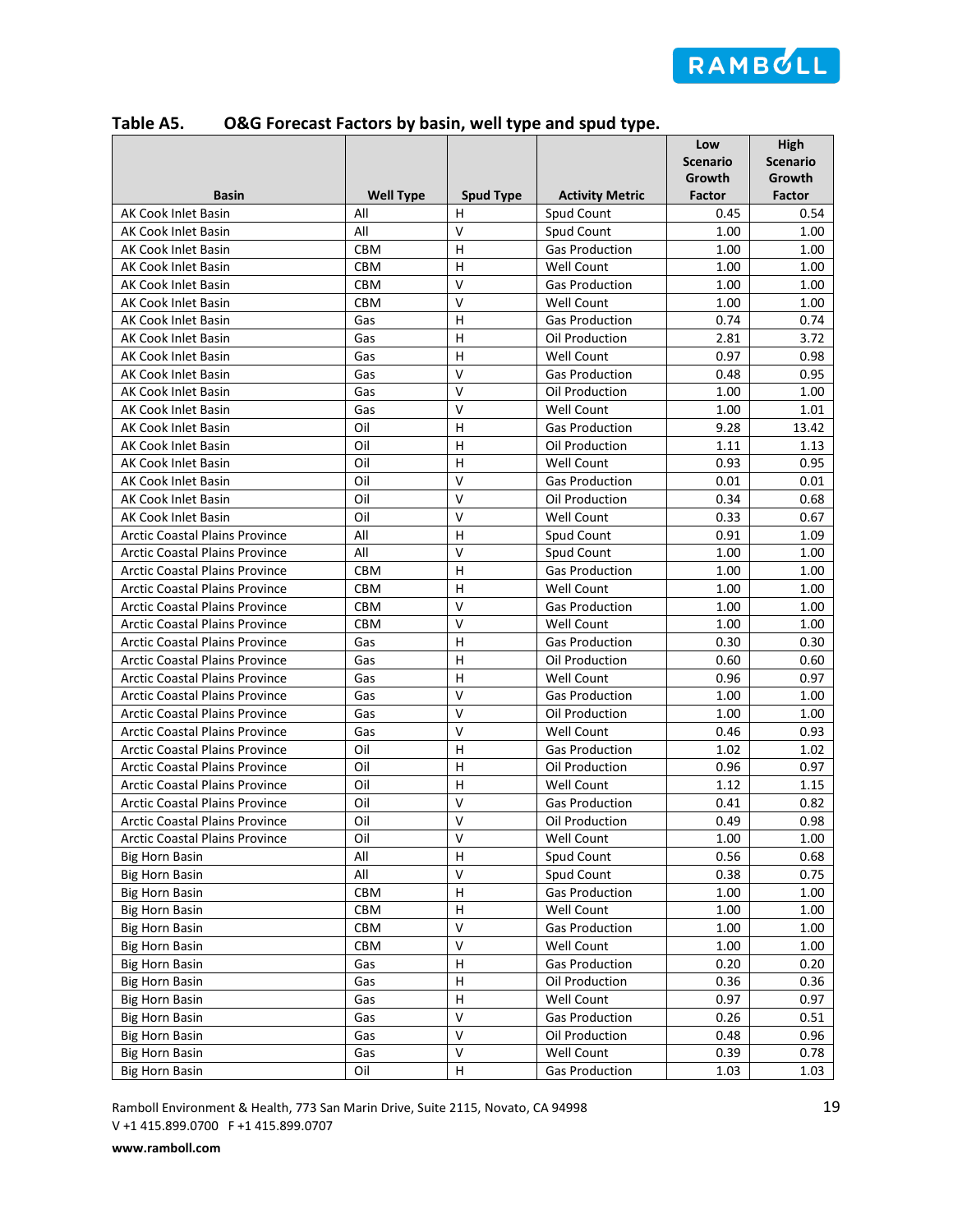

|                          |                  |                  |                                            | Low<br><b>Scenario</b><br>Growth | <b>High</b><br><b>Scenario</b><br>Growth |
|--------------------------|------------------|------------------|--------------------------------------------|----------------------------------|------------------------------------------|
| <b>Basin</b>             | <b>Well Type</b> | <b>Spud Type</b> | <b>Activity Metric</b>                     | <b>Factor</b>                    | Factor                                   |
| <b>Big Horn Basin</b>    | Oil<br>Oil       | н<br>н           | Oil Production                             | 0.79<br>0.76                     | 0.79<br>0.76                             |
| <b>Big Horn Basin</b>    | Oil              | v                | <b>Well Count</b><br><b>Gas Production</b> | 0.49                             | 0.97                                     |
| <b>Big Horn Basin</b>    |                  | $\mathsf{V}$     |                                            |                                  |                                          |
| <b>Big Horn Basin</b>    | Oil<br>Oil       | $\mathsf{V}$     | Oil Production<br><b>Well Count</b>        | 0.34<br>0.35                     | 0.69<br>0.70                             |
| <b>Big Horn Basin</b>    | All              | H                | Spud Count                                 |                                  | 0.86                                     |
| Denver Basin (WY)        | All              | $\vee$           |                                            | 0.45<br>$\sim$                   |                                          |
| Denver Basin (WY)        |                  |                  | Spud Count                                 |                                  |                                          |
| Denver Basin (WY)        | CBM              | H                | <b>Gas Production</b>                      | 1.00                             | 1.00                                     |
| Denver Basin (WY)        | CBM              | H<br>$\vee$      | <b>Well Count</b>                          | 1.00                             | 1.00                                     |
| Denver Basin (WY)        | CBM              |                  | <b>Gas Production</b>                      | 1.00                             | 1.00                                     |
| Denver Basin (WY)        | CBM              | $\mathsf{V}$     | Well Count                                 | 1.00                             | 1.00                                     |
| Denver Basin (WY)        | Gas              | H                | <b>Gas Production</b>                      | 1.00                             | 1.00                                     |
| Denver Basin (WY)        | Gas              | н                | Oil Production                             | 1.00                             | 1.00                                     |
| Denver Basin (WY)        | Gas              | н                | Well Count                                 | 1.00                             | 1.00                                     |
| Denver Basin (WY)        | Gas              | v                | <b>Gas Production</b>                      | 1.00                             | 1.00                                     |
| Denver Basin (WY)        | Gas              | $\mathsf{V}$     | Oil Production                             | 1.00                             | 1.00                                     |
| Denver Basin (WY)        | Gas              | $\sf V$          | <b>Well Count</b>                          | 1.00                             | 1.00                                     |
| Denver Basin (WY)        | Oil              | H                | <b>Gas Production</b>                      | 5.28                             | 7.42                                     |
| Denver Basin (WY)        | Oil              | H                | Oil Production                             | 4.32                             | 5.98                                     |
| Denver Basin (WY)        | Oil              | H                | Well Count                                 | 3.08                             | 4.12                                     |
| Denver Basin (WY)        | Oil              | $\vee$           | <b>Gas Production</b>                      | 0.15                             | 0.30                                     |
| Denver Basin (WY)        | Oil              | $\vee$           | Oil Production                             | 0.29                             | 0.59                                     |
| Denver Basin (WY)        | Oil              | $\vee$           | Well Count                                 | 0.41                             | 0.81                                     |
| Green River Basin        | All              | H                | Spud Count                                 | 0.74                             | 1.11                                     |
| Green River Basin        | All              | $\vee$           | Spud Count                                 | 0.24                             | 0.47                                     |
| Green River Basin        | CBM              | H                | <b>Gas Production</b>                      | 0.67                             | 0.67                                     |
| <b>Green River Basin</b> | CBM              | H                | <b>Well Count</b>                          | 1.02                             | 1.03                                     |
| Green River Basin        | CBM              | $\mathsf V$      | <b>Gas Production</b>                      | 0.32                             | 0.64                                     |
| Green River Basin        | <b>CBM</b>       | V                | <b>Well Count</b>                          | 0.31                             | 0.63                                     |
| Green River Basin        | Gas              | н                | <b>Gas Production</b>                      | 1.03                             | 1.03                                     |
| <b>Green River Basin</b> | Gas              | H                | Oil Production                             | 1.09                             | 1.11                                     |
| Green River Basin        | Gas              | H                | <b>Well Count</b>                          | 1.53                             | 1.79                                     |
| Green River Basin        | Gas              | $\vee$           | <b>Gas Production</b>                      | 0.44                             | 0.89                                     |
| Green River Basin        | Gas              | $\vee$           | Oil Production                             | 0.43                             | 0.86                                     |
| <b>Green River Basin</b> | Gas              | V                | Well Count                                 | 0.44                             | 0.88                                     |
| Green River Basin        | Oil              | н                | <b>Gas Production</b>                      | 1.00                             | 1.00                                     |
| Green River Basin        | Oil              | H                | Oil Production                             | 1.17                             | 1.20                                     |
| Green River Basin        | Oil              | н                | Well Count                                 | 0.93                             | 0.94                                     |
| Green River Basin        | Oil              | $\vee$           | <b>Gas Production</b>                      | 0.49                             | 0.97                                     |
| Green River Basin        | Oil              | V                | Oil Production                             | 0.46                             | 0.91                                     |
| Green River Basin        | Oil              | V                | Well Count                                 | 0.43                             | 0.87                                     |
| Paradox Basin            | All              | н                | Spud Count                                 | 0.16                             | 0.20                                     |
| Paradox Basin            | All              | v                | Spud Count                                 | 0.10                             | 0.20                                     |
| Paradox Basin            | CBM              | н                | <b>Gas Production</b>                      | 0.59                             | 0.59                                     |
| Paradox Basin            | CBM              | н                | Well Count                                 | 0.98                             | 0.98                                     |
| Paradox Basin            | CBM              | $\sf V$          | <b>Gas Production</b>                      | 1.00                             | 1.57                                     |
| Paradox Basin            | CBM              | $\vee$           | Well Count                                 | 0.49                             | 0.99                                     |
| Paradox Basin            | Gas              | H                | <b>Gas Production</b>                      | 0.85                             | 0.88                                     |
| Paradox Basin            | Gas              | H                | Oil Production                             | 0.13                             | 0.13                                     |
| Paradox Basin            | Gas              | н                | Well Count                                 | 0.92                             | 0.93                                     |

Ramboll Environment & Health, 773 San Marin Drive, Suite 2115, Novato, CA 94998 20 V +1 415.899.0700 F +1 415.899.0707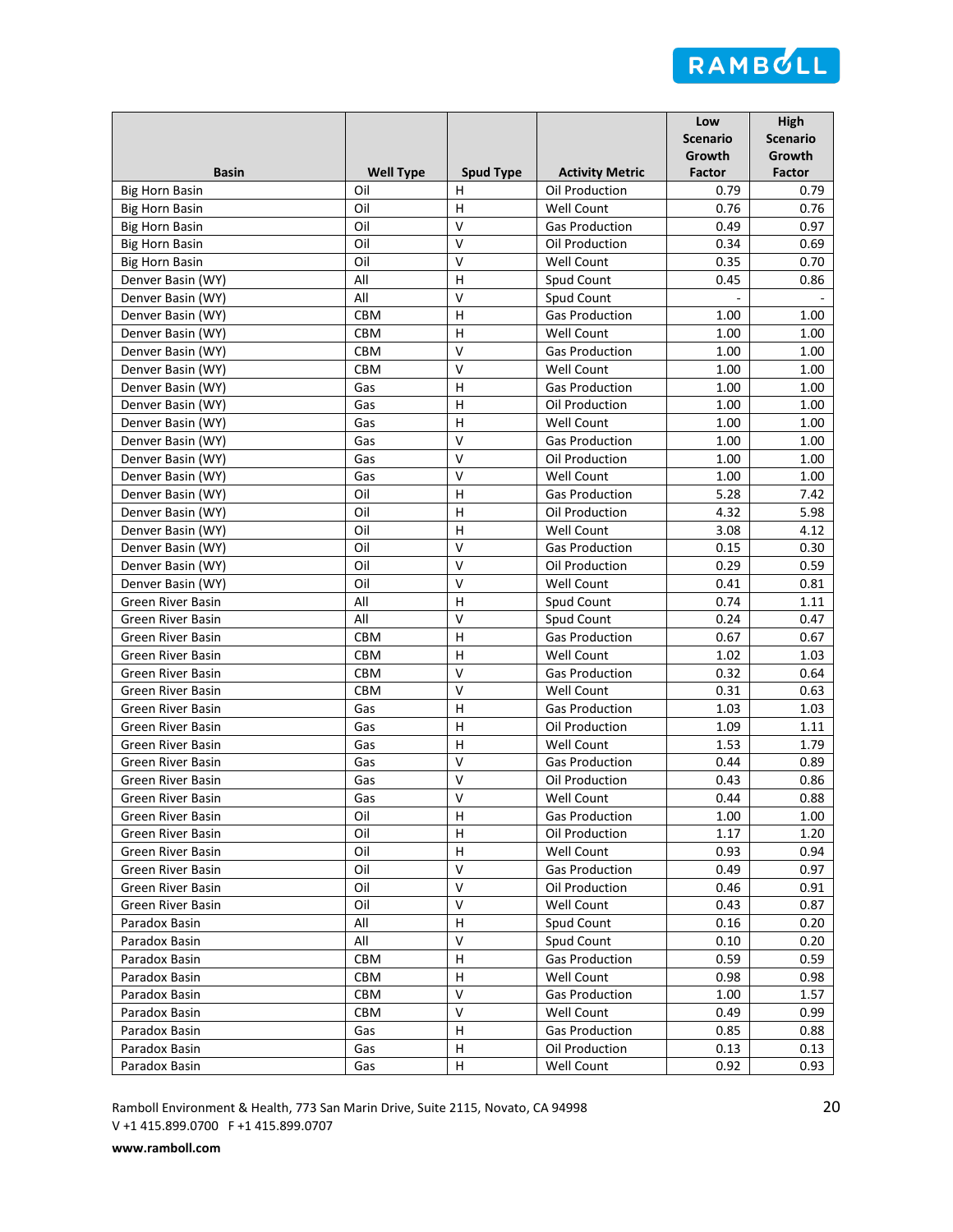

|                                |                  |                  |                                         | Low<br><b>Scenario</b><br>Growth | <b>High</b><br><b>Scenario</b><br>Growth |
|--------------------------------|------------------|------------------|-----------------------------------------|----------------------------------|------------------------------------------|
| <b>Basin</b>                   | <b>Well Type</b> | <b>Spud Type</b> | <b>Activity Metric</b>                  | <b>Factor</b>                    | Factor                                   |
| Paradox Basin                  | Gas              | $\vee$<br>$\vee$ | <b>Gas Production</b>                   | 0.49                             | 0.97                                     |
| Paradox Basin                  | Gas              |                  | Oil Production                          | 0.15                             | 0.31                                     |
| Paradox Basin                  | Gas              | v                | <b>Well Count</b>                       | 0.49                             | 0.99                                     |
| Paradox Basin                  | Oil              | н                | <b>Gas Production</b>                   | 0.89                             | 0.91                                     |
| Paradox Basin                  | Oil              | H                | Oil Production                          | 0.56                             | 0.56                                     |
| Paradox Basin                  | Oil              | H<br>$\vee$      | <b>Well Count</b>                       | 0.87                             | 0.89                                     |
| Paradox Basin                  | Oil              |                  | <b>Gas Production</b>                   | 0.49                             | 0.98                                     |
| Paradox Basin                  | Oil              | V                | Oil Production                          | 0.32                             | 0.64                                     |
| Paradox Basin                  | Oil              | v                | <b>Well Count</b>                       | 0.30                             | 0.61                                     |
| Permian Basin                  | All              | н                | Spud Count                              | 0.70                             | 1.14                                     |
| Permian Basin                  | All              | $\mathsf{V}$     | Spud Count                              | 0.11                             | 0.22                                     |
| Permian Basin                  | <b>CBM</b>       | H                | <b>Gas Production</b>                   | 1.00                             | 1.00                                     |
| Permian Basin                  | <b>CBM</b>       | н<br>v           | <b>Well Count</b>                       | 1.00                             | 1.00                                     |
| Permian Basin                  | CBM              |                  | <b>Gas Production</b>                   | 1.00                             | 1.00                                     |
| Permian Basin                  | CBM              | v                | Well Count<br><b>Gas Production</b>     | 1.00                             | 1.00                                     |
| Permian Basin                  | Gas              | H                | Oil Production                          | 11.02                            | 16.04                                    |
| Permian Basin                  | Gas<br>Gas       | н<br>H           | <b>Well Count</b>                       | 34.09                            | 50.64<br>2.24                            |
| Permian Basin                  |                  | $\mathsf{V}$     |                                         | 1.83                             |                                          |
| Permian Basin                  | Gas<br>Gas       | $\vee$           | <b>Gas Production</b><br>Oil Production | 0.38<br>0.37                     | 0.76                                     |
| Permian Basin<br>Permian Basin | Gas              | $\vee$           | <b>Well Count</b>                       | 0.41                             | 0.75<br>0.82                             |
| Permian Basin                  | Oil              | H                | <b>Gas Production</b>                   | 3.15                             | 4.22                                     |
| Permian Basin                  | Oil              | H                | Oil Production                          | 2.68                             | 3.52                                     |
| Permian Basin                  | Oil              | H                | <b>Well Count</b>                       | 2.09                             | 2.63                                     |
| Permian Basin                  | Oil              | $\vee$           | <b>Gas Production</b>                   | 0.40                             | 0.79                                     |
| Permian Basin                  | Oil              | $\vee$           | Oil Production                          | 0.36                             | 0.72                                     |
| Permian Basin                  | Oil              | $\mathsf{V}$     | Well Count                              | 0.38                             | 0.77                                     |
| Powder River Basin             | All              | H                | Spud Count                              | 0.29                             | 0.91                                     |
| Powder River Basin             | All              | V                | Spud Count                              | 0.10                             | 0.19                                     |
| Powder River Basin             | <b>CBM</b>       | н                | <b>Gas Production</b>                   | 0.61                             | 0.61                                     |
| Powder River Basin             | <b>CBM</b>       | H                | <b>Well Count</b>                       | 1.40                             | 1.60                                     |
| Powder River Basin             | CBM              | V                | <b>Gas Production</b>                   | 0.12                             | 0.25                                     |
| Powder River Basin             | CBM              | $\vee$           | Well Count                              | 0.20                             | 0.39                                     |
| Powder River Basin             | Gas              | Η                | <b>Gas Production</b>                   | 0.96                             | 0.97                                     |
| Powder River Basin             | Gas              | H                | Oil Production                          | 0.83                             | 0.86                                     |
| Powder River Basin             | Gas              | н                | Well Count                              | 1.09                             | 1.10                                     |
| Powder River Basin             | Gas              | $\vee$           | <b>Gas Production</b>                   | 0.09                             | 0.17                                     |
| Powder River Basin             | Gas              | v                | Oil Production                          | 0.22                             | 0.44                                     |
| Powder River Basin             | Gas              | $\vee$           | Well Count                              | 0.36                             | 0.71                                     |
| Powder River Basin             | Oil              | н                | <b>Gas Production</b>                   | 1.38                             | 1.57                                     |
| Powder River Basin             | Oil              | н                | Oil Production                          | 0.99                             | 0.99                                     |
| Powder River Basin             | Oil              | H                | Well Count                              | 2.09                             | 2.63                                     |
| Powder River Basin             | Oil              | V                | <b>Gas Production</b>                   | 1.00                             | 3.26                                     |
| Powder River Basin             | Oil              | V                | Oil Production                          | 0.30                             | 0.60                                     |
| Powder River Basin             | Oil              | V                | Well Count                              | 0.34                             | 0.68                                     |
| San Juan Basin                 | All              | н                | Spud Count                              | 0.47                             | 0.70                                     |
| San Juan Basin                 | All              | V                | Spud Count                              | 0.18                             | 0.35                                     |
| San Juan Basin                 | CBM              | H                | <b>Gas Production</b>                   | 0.61                             | 0.61                                     |
| San Juan Basin                 | CBM              | H                | Well Count                              | 1.12                             | 1.14                                     |
| San Juan Basin                 | CBM              | V                | <b>Gas Production</b>                   | 0.25                             | 0.50                                     |

Ramboll Environment & Health, 773 San Marin Drive, Suite 2115, Novato, CA 94998 21 V +1 415.899.0700 F +1 415.899.0707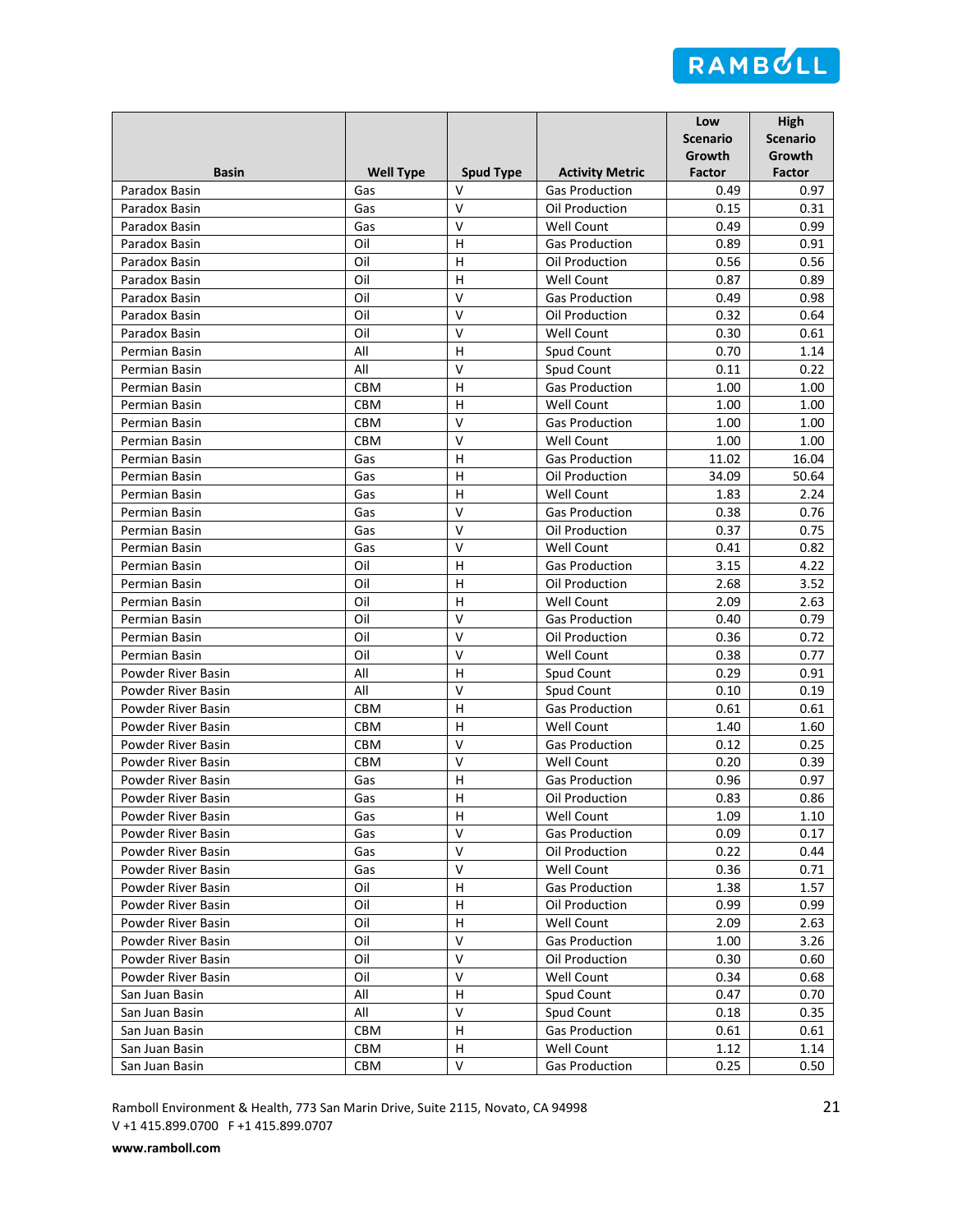

|                                    |                  |                   |                                            | Low<br><b>Scenario</b><br>Growth | <b>High</b><br><b>Scenario</b><br>Growth |
|------------------------------------|------------------|-------------------|--------------------------------------------|----------------------------------|------------------------------------------|
| <b>Basin</b>                       | <b>Well Type</b> | <b>Spud Type</b>  | <b>Activity Metric</b>                     | <b>Factor</b>                    | Factor                                   |
| San Juan Basin                     | <b>CBM</b>       | $\vee$            | Well Count                                 | 0.43                             | 0.87                                     |
| San Juan Basin                     | Gas              | н                 | <b>Gas Production</b>                      | 0.72                             | 0.72                                     |
| San Juan Basin                     | Gas              | H                 | Oil Production                             | 1.20                             | 1.23                                     |
| San Juan Basin                     | Gas              | H                 | Well Count                                 | 1.01                             | 1.01                                     |
| San Juan Basin                     | Gas              | V                 | <b>Gas Production</b>                      | 0.31                             | 0.62                                     |
| San Juan Basin                     | Gas              | V                 | Oil Production                             | 0.32                             | 0.64                                     |
| San Juan Basin                     | Gas              | $\vee$            | <b>Well Count</b>                          | 0.45                             | 0.91                                     |
| San Juan Basin                     | Oil              | H                 | <b>Gas Production</b>                      | 1.87                             | 2.30                                     |
| San Juan Basin                     | Oil              | H                 | Oil Production                             | 1.39                             | 1.59                                     |
| San Juan Basin                     | Oil              | H                 | <b>Well Count</b>                          | 3.35                             | 4.52                                     |
| San Juan Basin                     | Oil              | $\vee$<br>$\vee$  | <b>Gas Production</b>                      | 0.29                             | 0.58                                     |
| San Juan Basin                     | Oil              | $\vee$            | Oil Production                             | 0.30                             | 0.60                                     |
| San Juan Basin                     | Oil              |                   | <b>Well Count</b>                          | 0.27                             | 0.54                                     |
| Sweetgrass Arch                    | All              | H                 | Spud Count                                 | 1.00                             | 1.00                                     |
| Sweetgrass Arch                    | All              | $\vee$            | Spud Count                                 | 0.22                             | 0.44                                     |
| Sweetgrass Arch                    | CBM              | H                 | <b>Gas Production</b>                      | 1.00                             | 1.00                                     |
| Sweetgrass Arch                    | CBM              | H<br>$\mathsf{V}$ | <b>Well Count</b>                          | 1.00                             | 1.00                                     |
| Sweetgrass Arch                    | CBM              | $\vee$            | <b>Gas Production</b>                      | 1.00                             | 1.00                                     |
| Sweetgrass Arch                    | <b>CBM</b>       |                   | <b>Well Count</b>                          | 1.00                             | 1.00                                     |
| Sweetgrass Arch                    | Gas<br>Gas       | H<br>H            | <b>Gas Production</b><br>Oil Production    | 0.29<br>445.33                   | 0.29<br>667.50                           |
| Sweetgrass Arch                    | Gas              | H                 | <b>Well Count</b>                          | 0.99                             | 0.99                                     |
| Sweetgrass Arch                    |                  | $\vee$            | <b>Gas Production</b>                      | 0.38                             | 0.76                                     |
| Sweetgrass Arch                    | Gas<br>Gas       | $\vee$            | Oil Production                             | 0.39                             | 0.78                                     |
| Sweetgrass Arch                    | Gas              | $\vee$            |                                            | 0.44                             | 0.87                                     |
| Sweetgrass Arch                    | Oil              | H                 | <b>Well Count</b><br><b>Gas Production</b> | 1.45                             | 1.68                                     |
| Sweetgrass Arch                    | Oil              | H                 | Oil Production                             | 0.84                             | 0.88                                     |
| Sweetgrass Arch                    | Oil              | H                 | Well Count                                 | 1.05                             | 1.06                                     |
| Sweetgrass Arch                    | Oil              | ٧                 | <b>Gas Production</b>                      | 0.46                             | 0.93                                     |
| Sweetgrass Arch                    | Oil              | $\vee$            | Oil Production                             | 0.27                             | 0.54                                     |
| Sweetgrass Arch<br>Sweetgrass Arch | Oil              | $\vee$            | <b>Well Count</b>                          | 0.50                             | 1.00                                     |
| Uinta Basin                        | All              | H                 | Spud Count                                 | 0.21                             | 0.25                                     |
| Uinta Basin                        | All              | $\vee$            | Spud Count                                 | 0.10                             | 0.20                                     |
| Uinta Basin                        | CBM              | H                 | <b>Gas Production</b>                      | 0.25                             | 0.25                                     |
| Uinta Basin                        | <b>CBM</b>       | H                 | <b>Well Count</b>                          | 1.00                             | 1.00                                     |
| Uinta Basin                        | CBM              | V                 | <b>Gas Production</b>                      | 0.25                             | 0.51                                     |
| Uinta Basin                        | CBM              | V                 | Well Count                                 | 0.49                             | 0.99                                     |
| Uinta Basin                        | Gas              | н                 | <b>Gas Production</b>                      | 0.32                             | 0.32                                     |
| Uinta Basin                        | Gas              | н                 | Oil Production                             | 0.28                             | 0.28                                     |
| Uinta Basin                        | Gas              | н                 | Well Count                                 | 1.07                             | 1.09                                     |
| Uinta Basin                        | Gas              | V                 | <b>Gas Production</b>                      | 0.17                             | 0.34                                     |
| Uinta Basin                        | Gas              | v                 | Oil Production                             | 0.35                             | 0.69                                     |
| Uinta Basin                        | Gas              | $\vee$            | Well Count                                 | 0.44                             | 0.88                                     |
| Uinta Basin                        | Oil              |                   | <b>Gas Production</b>                      | 0.77                             | 0.77                                     |
| Uinta Basin                        | Oil              | н<br>н            | Oil Production                             | 0.88                             | 0.90                                     |
| Uinta Basin                        | Oil              | н                 | Well Count                                 | 1.02                             | 1.03                                     |
| Uinta Basin                        | Oil              | $\vee$            | <b>Gas Production</b>                      | 0.32                             | 0.64                                     |
| Uinta Basin                        | Oil              | V                 | Oil Production                             | 0.24                             | 0.47                                     |
| Uinta Basin                        | Oil              | V                 | Well Count                                 | 0.42                             | 0.85                                     |
| Wind River Basin                   | All              | н                 | Spud Count                                 | 0.82                             | 0.98                                     |

Ramboll Environment & Health, 773 San Marin Drive, Suite 2115, Novato, CA 94998 22 V +1 415.899.0700 F +1 415.899.0707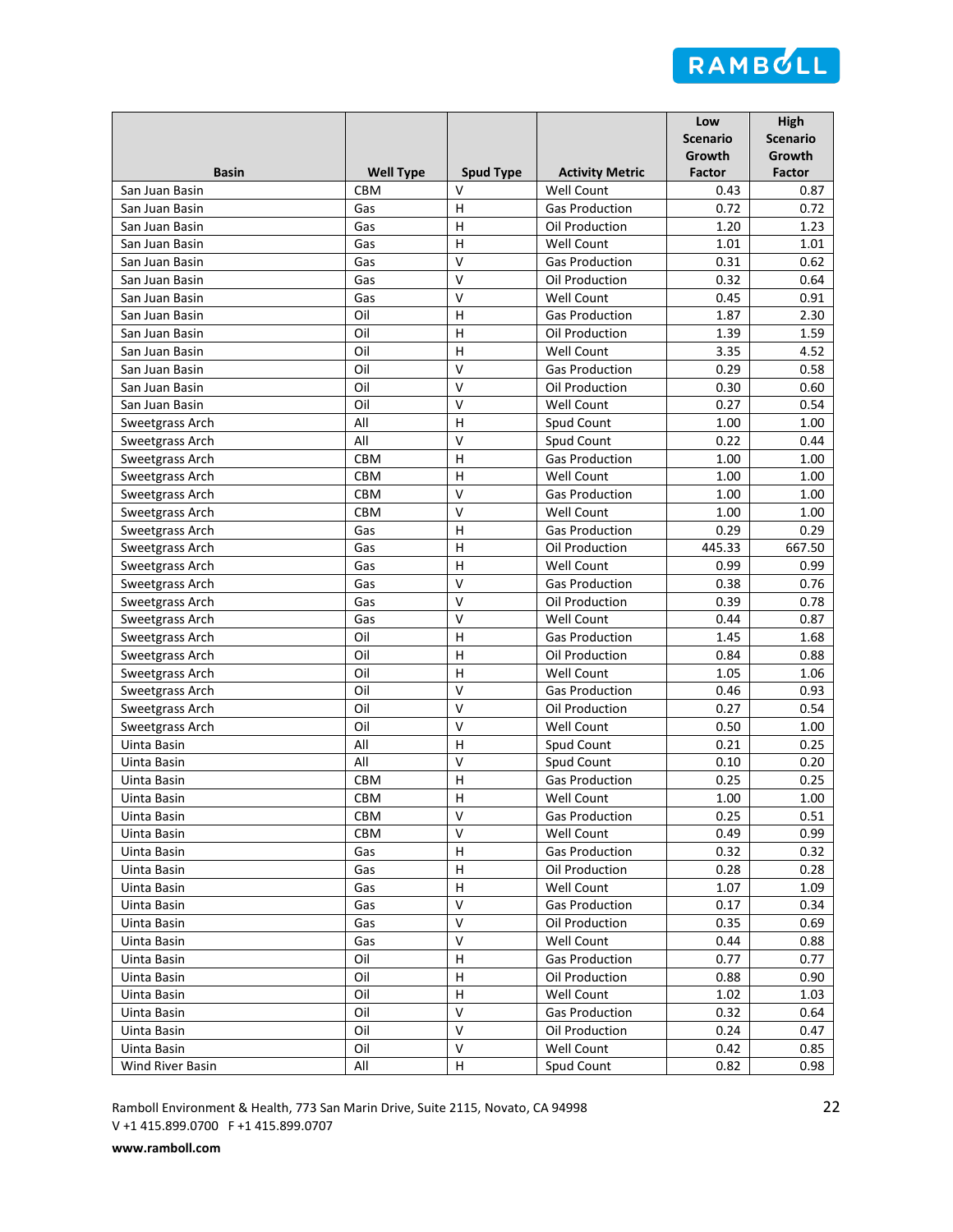

| <b>Basin</b>                               | <b>Well Type</b>         |                            |                                            | Low<br><b>Scenario</b><br>Growth | <b>High</b><br><b>Scenario</b><br>Growth |
|--------------------------------------------|--------------------------|----------------------------|--------------------------------------------|----------------------------------|------------------------------------------|
|                                            |                          | <b>Spud Type</b><br>$\vee$ | <b>Activity Metric</b>                     | Factor                           | Factor                                   |
| <b>Wind River Basin</b>                    | All<br>CBM               | н                          | Spud Count                                 | 0.23<br>0.01                     | 0.45<br>0.01                             |
| Wind River Basin<br>Wind River Basin       | <b>CBM</b>               |                            | <b>Gas Production</b><br><b>Well Count</b> | 1.00                             | 1.00                                     |
| Wind River Basin                           |                          | н<br>$\mathsf{V}$          |                                            | ä,                               |                                          |
| Wind River Basin                           | <b>CBM</b><br><b>CBM</b> | V                          | <b>Gas Production</b><br><b>Well Count</b> |                                  |                                          |
|                                            |                          | H                          | <b>Gas Production</b>                      | 0.03<br>0.76                     | 0.06<br>0.76                             |
| <b>Wind River Basin</b>                    | Gas                      | H                          |                                            |                                  |                                          |
| Wind River Basin                           | Gas<br>Gas               | H                          | Oil Production                             | 0.57                             | 0.57                                     |
| Wind River Basin<br>Wind River Basin       |                          | v                          | <b>Well Count</b>                          | 0.99<br>0.36                     | 1.00<br>0.72                             |
| Wind River Basin                           | Gas                      | $\vee$                     | <b>Gas Production</b>                      |                                  |                                          |
|                                            | Gas                      | $\mathsf{V}$               | Oil Production                             | 0.45<br>1.00                     | 0.90<br>1.01                             |
| Wind River Basin                           | Gas                      |                            | Well Count                                 |                                  |                                          |
| Wind River Basin                           | Oil                      | н                          | <b>Gas Production</b>                      | 3.95                             | 5.42                                     |
| Wind River Basin                           | Oil                      | н                          | Oil Production                             | 1.19                             | 1.23                                     |
| <b>Wind River Basin</b>                    | Oil                      | н                          | Well Count                                 | 1.02                             | 1.03                                     |
| Wind River Basin                           | Oil                      | v                          | <b>Gas Production</b>                      | 1.00                             | 1.05                                     |
| Wind River Basin                           | Oil                      | $\mathsf{V}$               | Oil Production                             | 0.44                             | 0.88                                     |
| Wind River Basin                           | Oil                      | $\sf V$                    | Well Count                                 | 0.48                             | 0.96                                     |
| Williston Basin, ND                        | All                      | H                          | Spud Count                                 | 1.04                             | 1.55                                     |
| Williston Basin, ND                        | All                      | $\vee$                     | Spud Count                                 |                                  |                                          |
| Williston Basin, ND                        | <b>CBM</b>               | H<br>H                     | <b>Gas Production</b>                      | 1.00                             | 1.00                                     |
| Williston Basin, ND                        | <b>CBM</b>               |                            | <b>Well Count</b>                          | 1.00                             | 1.00                                     |
| Williston Basin, ND                        | <b>CBM</b>               | $\mathsf{V}$               | <b>Gas Production</b>                      | 1.00                             | 1.00                                     |
| Williston Basin, ND                        | CBM                      | $\vee$<br>H                | <b>Well Count</b>                          | 1.00                             | 1.00                                     |
| Williston Basin, ND                        | Gas                      |                            | <b>Gas Production</b>                      | 1.05                             | 1.06                                     |
| Williston Basin, ND                        | Gas                      | н                          | Oil Production                             | 0.73<br>1.00                     | 0.73<br>1.00                             |
| Williston Basin, ND<br>Williston Basin, ND | Gas                      | н<br>$\mathsf{V}$          | <b>Well Count</b><br><b>Gas Production</b> | 0.29                             | 0.58                                     |
| Williston Basin, ND                        | Gas<br>Gas               | V                          | Oil Production                             | 0.40                             | 0.81                                     |
| Williston Basin, ND                        | Gas                      | V                          | Well Count                                 | 0.47                             | 0.93                                     |
| Williston Basin, ND                        | Oil                      | н                          | <b>Gas Production</b>                      | 3.16                             | 4.24                                     |
| Williston Basin, ND                        | Oil                      | H                          | Oil Production                             | 1.60                             | 1.89                                     |
| Williston Basin, ND                        | Oil                      | H                          | <b>Well Count</b>                          | 2.53                             | 3.29                                     |
| Williston Basin, ND                        | Oil                      | $\vee$                     | <b>Gas Production</b>                      | 0.39                             | 0.78                                     |
| Williston Basin, ND                        | Oil                      | $\vee$                     | Oil Production                             | 0.36                             | 0.72                                     |
| Williston Basin, ND                        | Oil                      | V                          | Well Count                                 | 0.38                             | 0.77                                     |
| Williston Basin, MT                        | All                      | н                          | Spud Count                                 | 0.03                             | 0.04                                     |
| Williston Basin, MT                        | All                      | $\vee$                     | Spud Count                                 | 1.00                             | 1.27                                     |
| Williston Basin, MT                        | CBM                      | н                          | <b>Gas Production</b>                      | 1.00                             | 1.00                                     |
| Williston Basin, MT                        | CBM                      | Н                          | Well Count                                 | 1.00                             | 1.00                                     |
| Williston Basin, MT                        | CBM                      | V                          | <b>Gas Production</b>                      | 1.00                             | 1.00                                     |
| Williston Basin, MT                        | CBM                      | V                          | Well Count                                 | 1.00                             | 1.00                                     |
| Williston Basin, MT                        | Gas                      | н                          | <b>Gas Production</b>                      | 1.00                             | 1.00                                     |
| Williston Basin, MT                        | Gas                      | н                          | Oil Production                             | 1.00                             | 1.00                                     |
| Williston Basin, MT                        | Gas                      | н                          | Well Count                                 | 1.00                             | 1.00                                     |
| Williston Basin, MT                        | Gas                      | $\vee$                     | <b>Gas Production</b>                      | 1.00                             | 1.00                                     |
| Williston Basin, MT                        | Gas                      | $\mathsf{V}$               | Oil Production                             | 1.00                             | 1.00                                     |
| Williston Basin, MT                        | Gas                      | $\vee$                     | Well Count                                 | 1.00                             | 1.00                                     |
| Williston Basin, MT                        | Oil                      | н                          | <b>Gas Production</b>                      | 1.00                             | 1.00                                     |
| Williston Basin, MT                        | Oil                      | H                          | Oil Production                             | $1.00\,$                         | 1.00                                     |
| Williston Basin, MT                        | Oil                      | н                          | Well Count                                 | 1.00                             | 1.00                                     |

Ramboll Environment & Health, 773 San Marin Drive, Suite 2115, Novato, CA 94998 23 V +1 415.899.0700 F +1 415.899.0707